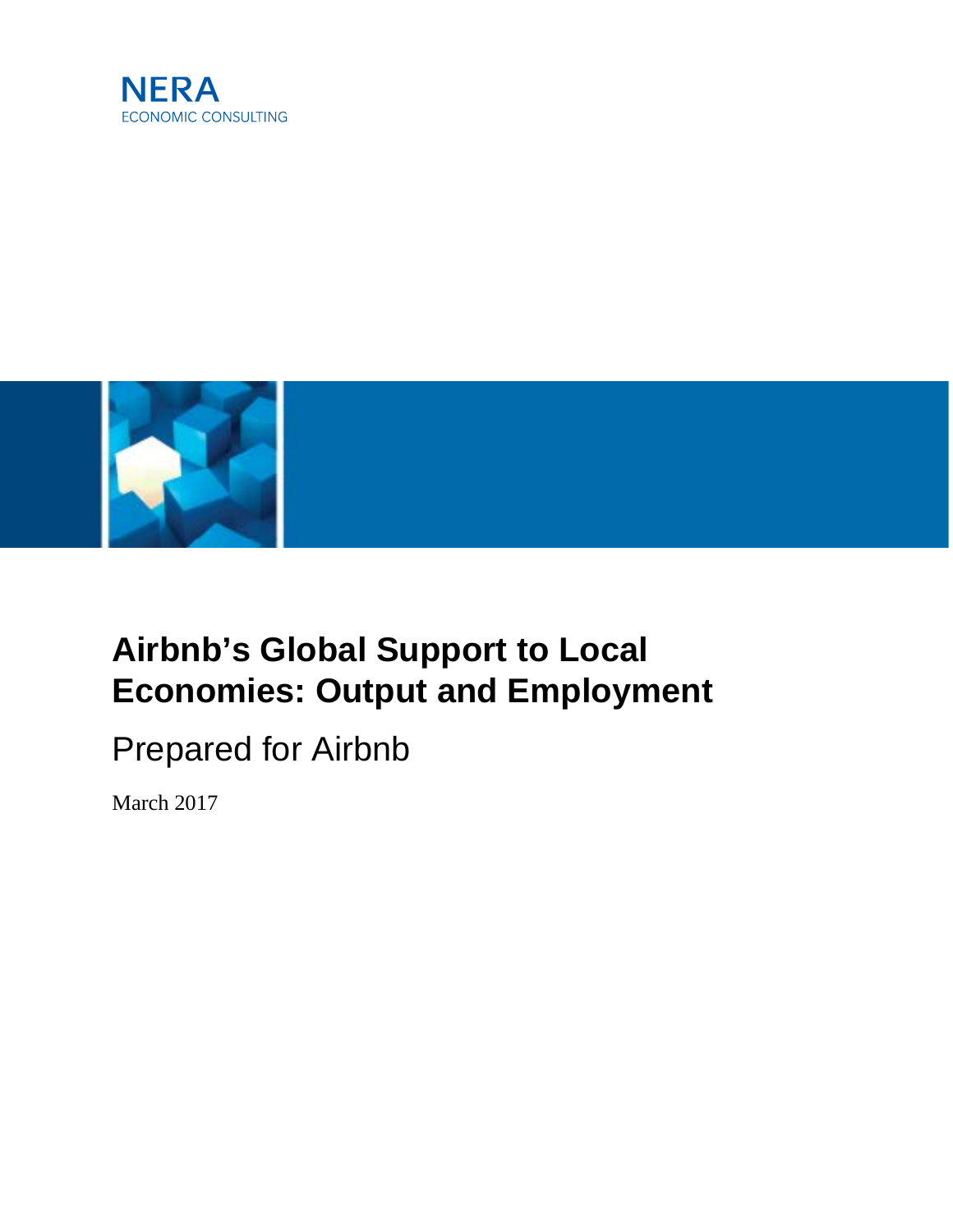#### **Project Team**

David Harrison, Ph.D., Project Director Conor Coughlin Dylan Hogan Eli Shakun

NERA Economic Consulting (www.nera.com) is a global firm of experts dedicated to applying economic, finance, and quantitative principles to complex business and legal challenges. For over half a century, NERA's economists have been creating strategies, studies, reports, expert testimony, and policy recommendations for government authorities and the world's leading law firms and corporations. We bring academic rigor, objectivity, and real world industry experience to bear on issues arising from competition, regulation, public policy, strategy, finance, and litigation.

Dr. David Harrison, Project Director, is a Managing Director at NERA with more than 30 years of experience estimating the economic effects of major projects and public policies at the local, state and federal levels. Before joining NERA, Dr. Harrison was an Associate Professor at the John F. Kennedy School of Government at Harvard University, where he taught courses in microeconomics, regional economic analysis, energy and environmental policy and other topics. Dr. Harrison earlier served on the senior staff of the President's Council of Economic Advisors. Dr. Harrison has a B.A. in economics from Harvard College, a M.Sc. in economics from the London School of Economics, and a Ph.D. in economics from Harvard University.

NERA Economic Consulting 11th Floor, 200 Clarendon Street Boston, Massachusetts 02116 Tel: 1 (617) 927-4500 Fax: 1 (617) 927-4501 [www.nera.com](http://www.nera.com/)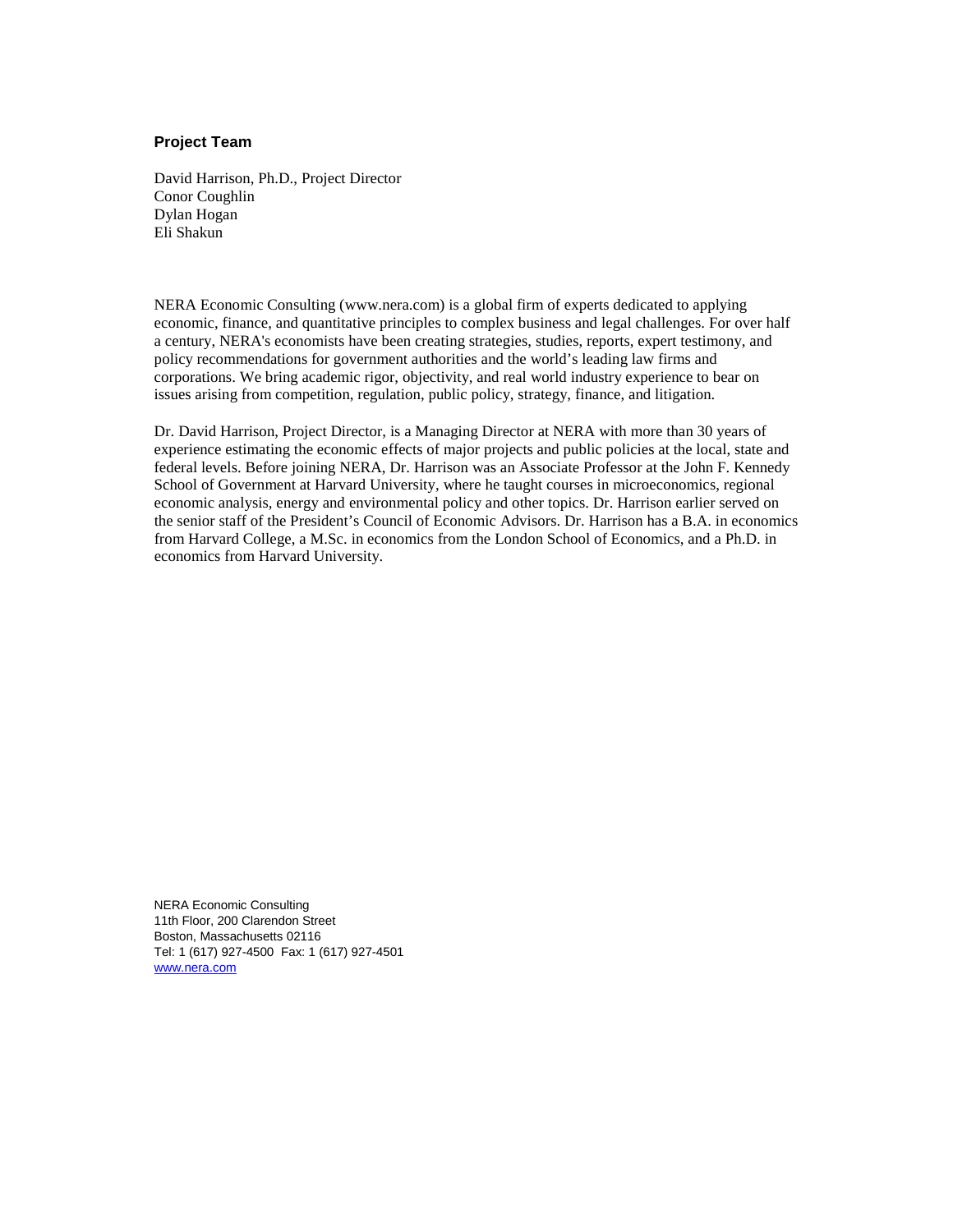# **Contents**

|    | Introduction and Overview                                                      |       |
|----|--------------------------------------------------------------------------------|-------|
|    | A. Overview of Results                                                         |       |
|    | B. Background on Airbnb                                                        |       |
|    | C. Overview of Approach                                                        | 2     |
|    | D. Organization of Report                                                      | 4     |
| П. | Overview of Methodology                                                        | 5     |
|    | A. Methodology to Develop Estimates of 2016 Airbnb Global Support              | 5     |
|    | B. Methodology to Develop Illustrative Future Values for Airbnb Global Support | 8     |
| Ш. | Results for 2016 Airbnb Annual Support and Illustrative Future Support         | 10    |
|    | A. 2016 Annual Estimates of Airbnb Support                                     | 10    |
|    | B. Illustrative Future Values for Airbnb Support                               | 10    |
|    | Appendix A: List of Cities Included by Country and Region                      | $A-1$ |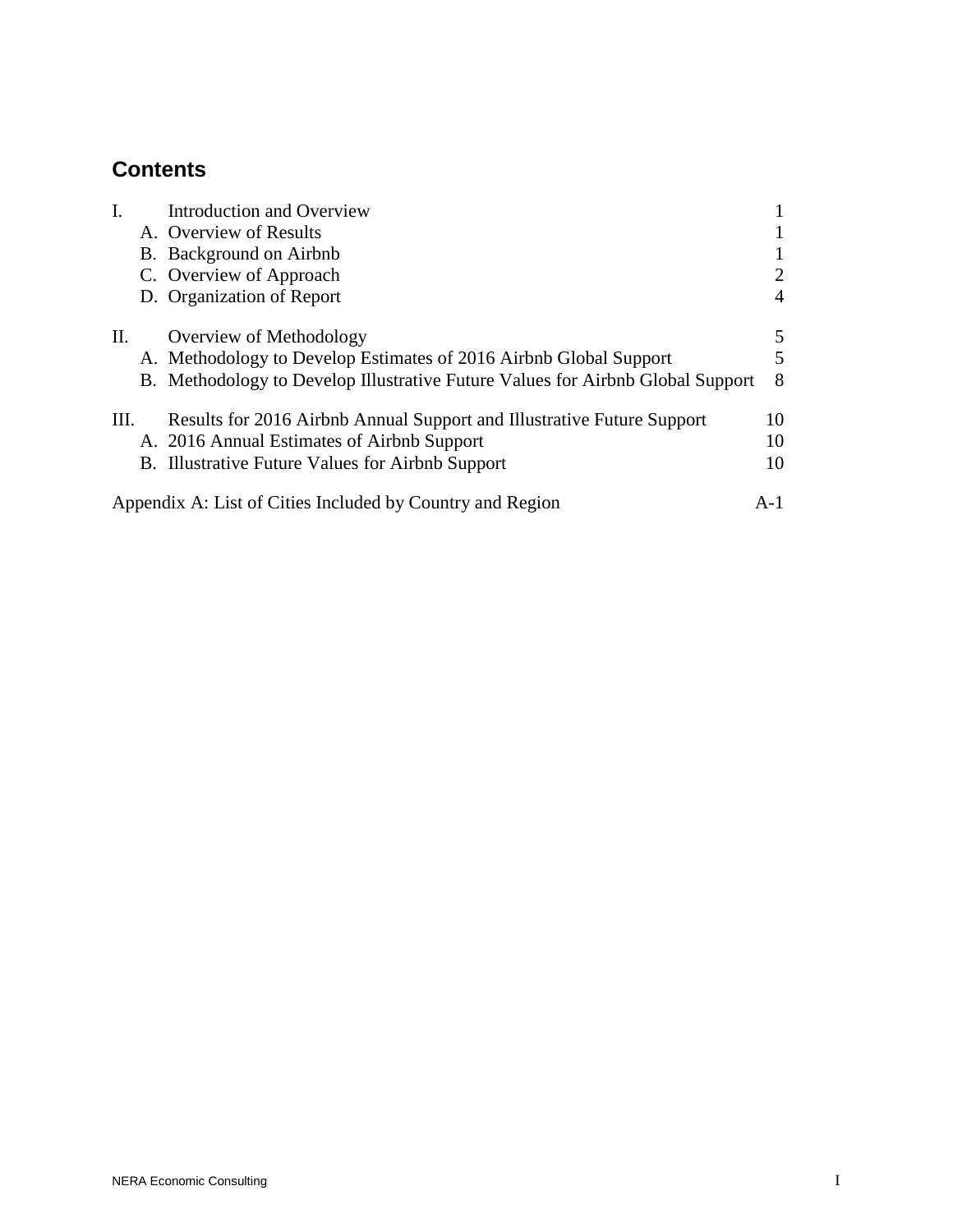# **List of Tables**

| Table 1. Airbnb Estimated 2016 Output and Employment Support (US and non-US       |              |
|-----------------------------------------------------------------------------------|--------------|
| Cities)                                                                           | $\mathbf{1}$ |
| Table 2. Airbnb Estimated 2016 Output and Employment Support (Global Regions)     | 10           |
| Table 3. Development of Illustrative Airbnb Growth Rates                          | 11           |
| Table 4. Illustrative Future Values for Airbnb Support to Global Local Economies  | 12           |
| Table 5. Illustrative Future Values of Airbnb Support to US Local Economies       | 12           |
| Table 6. Illustrative Future Values for Airbnb Support to Non-US Local Economies  | 13           |
| Table A.1. List of 200 Cities Included in Detailed Analysis by Country and Region | $A-1$        |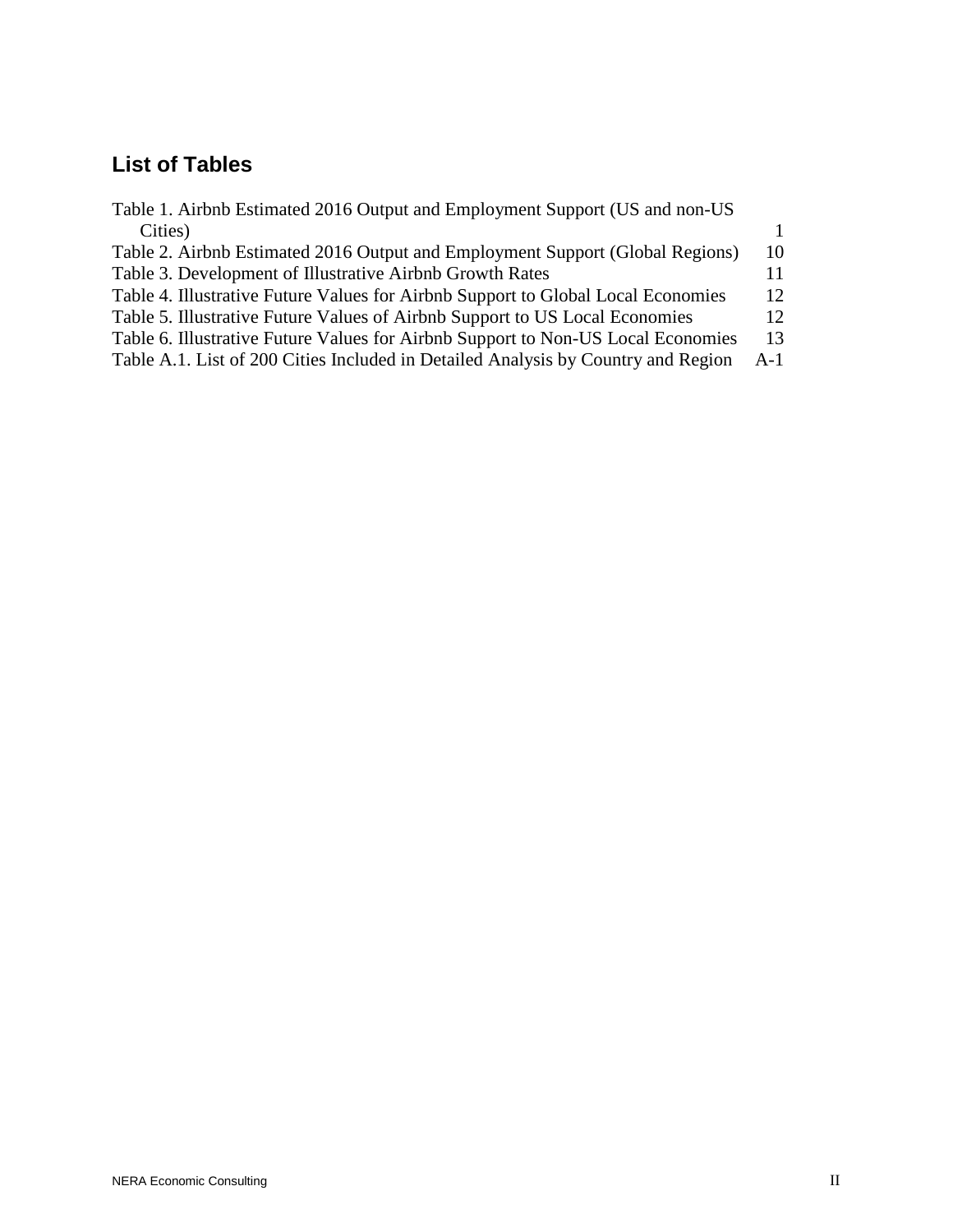# **I. Introduction and Overview**

NERA Economic Consulting (NERA) was asked by Airbnb to develop estimates of the support that Airbnb provides to the local economies in major global cities in which it operates. Although Airbnb has hosts and guests in many other cities, this study focuses on the 200 cities with the largest number of stays and develops detailed estimates of the support provided by Airbnbrelated expenditures in these cities. The support provided to these individual cities is added together to provide an estimate of the cumulative global support due to Airbnb expenditures. This report provides a brief overview of the approach NERA used to develop the estimates, information on the specific data and steps NERA used to develop the estimates, and the results of the NERA analyses.

#### **A. Overview of Results**

This report develops estimates of Airbnb's annual support to 200 of the local economies in which Airbnb operated in 2016. [Table 1](#page-4-0) provides estimates of global support in terms of total output of goods and services and total jobs, divided into US and non-US cities. We estimate that, in total, Airbnb supported about 730,000 jobs in the 200 cities included in our analysis and supported more than \$60 billion in output in these cities.

|        | <b>Output Supported</b> | <b>Jobs Supported</b> |
|--------|-------------------------|-----------------------|
| Region | (Millions, 2016\$)      | (Annual Jobs)         |
| US     | \$14,000                | 130,000               |
| Non-US | \$47,000                | 600,000               |
| Global | \$61,000                | 730,000               |

#### <span id="page-4-0"></span>**Table 1. Airbnb Estimated 2016 Output and Employment Support (US and non-US Cities)**

Note: All dollar values are in 2016 dollars. Values are based upon results for 200 cities. Source: Airbnb data and NERA calculations as explained in text.

The report also includes potential Airbnb support in future years by applying illustrative growth rates (i.e., changes from one year to the next) to the 2016 annual estimates. (The illustrative growth rates are based on ranges of future rates given Airbnb's experience over the period from 2009 to 2016.)The mid-point of the range for these illustrative future values is 1.3 million global jobs supported in 2017 and about 2 million global jobs supported in 2018.

## **B. Background on Airbnb**

Airbnb is an online marketplace and hospitality service that enables people to list, discover, and book accommodations around the world. Founded in 2008 in San Francisco, California, Airbnb supports accommodations for over three million lodging listings in over 190 countries worldwide. Airbnb does not own or operate any of its accommodations, but rather is an online sharing platform that connects guests with hosts (home, apartment, and property owners) for short-term rentals in locations around the world. Airbnb functions as an income-earning platform that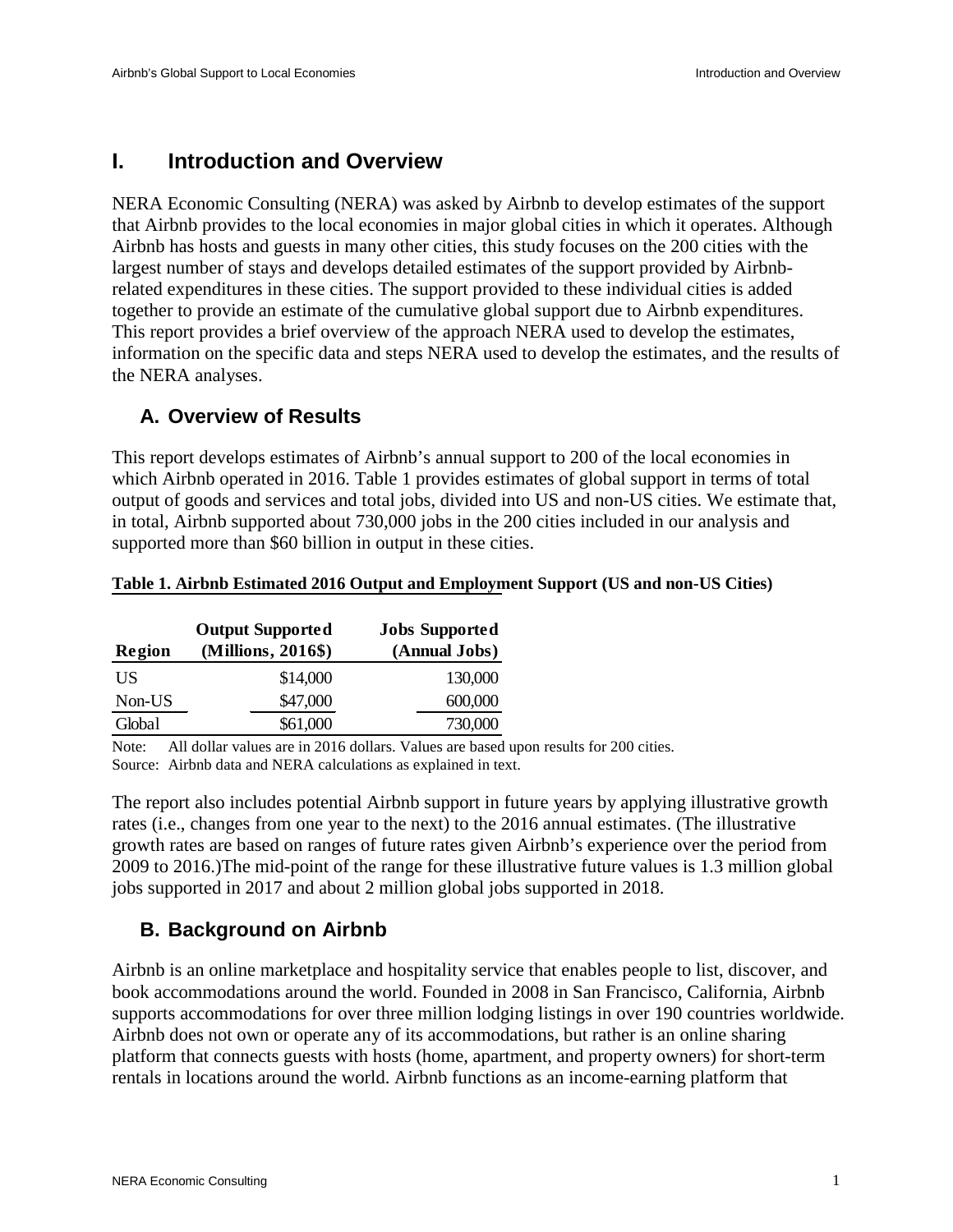allows hosts to earn rent on their homes, apartments, and properties, while providing guests with unique travel experiences.

# **C. Overview of Approach**

Airbnb, by facilitating millions of trips worldwide each year in these 200 cities, supports expenditures by the visitors who come to these cities and by the hosts who obtain the additional income. These visitor and host expenditures in turn lead to "multiplier" effects on the local economy as this spending percolates through the local economy.

### **1. Direct Expenditures**

The beginning point for assessing support is the amount of expenditures related to Airbnb bookings. Our assessments are based upon two types of spending for which detailed data have been developed by Airbnb and thus can be measured with reasonable accuracy.

- **Visitor Guest Spending.** This category includes expenditures by out-of-town guests during their stays at Airbnb facilities. Airbnb has detailed survey information on the nature and size of these visitor expenditures. Note that spending by local residents (which represent a small share of the total in most cities) is excluded, since these expenditures would for the most part be made elsewhere in the city if not made during the Airbnb stay.
- **Host Income and Spending.** This category includes expenditures by hosts due to the increased income from Airbnb hosting. Airbnb has detailed survey information on the nature and size of the expenditures hosts make due to the income they obtain from the Airbnb bookings.

Note that the information on direct spending understates the total spending associated with Airbnb for two reasons. First, these two categories do not include some other categories of increased local demand due to Airbnb. The omitted categories include (a) expenditures related to income from Airbnb employees, (b) revenue from Airbnb's non-core products, such as "Experiences", and (c) "start-up" expenditures related to hosts getting Airbnb units initially ready for stays. Second, these 200 cities constitute a fraction of the total cities in which Airbnb stays occur (although these are the 200 cities with the largest numbers of stays). For these reasons, the results are conservative estimates of Airbnb support.

## **2. Multiplier Effect and IMPLAN Multipliers**

The visitor and host expenditures constitute "direct effects" on the local economy. These expenditures trigger additional economic activity in the local economy, leading to a multiplier effect. The various effects of increased expenditures typically are decomposed into the following three effects (including the "direct effect" noted above):

1. **Direct effects.** These represent the initial increased demand due to expenditures (e.g., expenditures for restaurant meals or local transportation).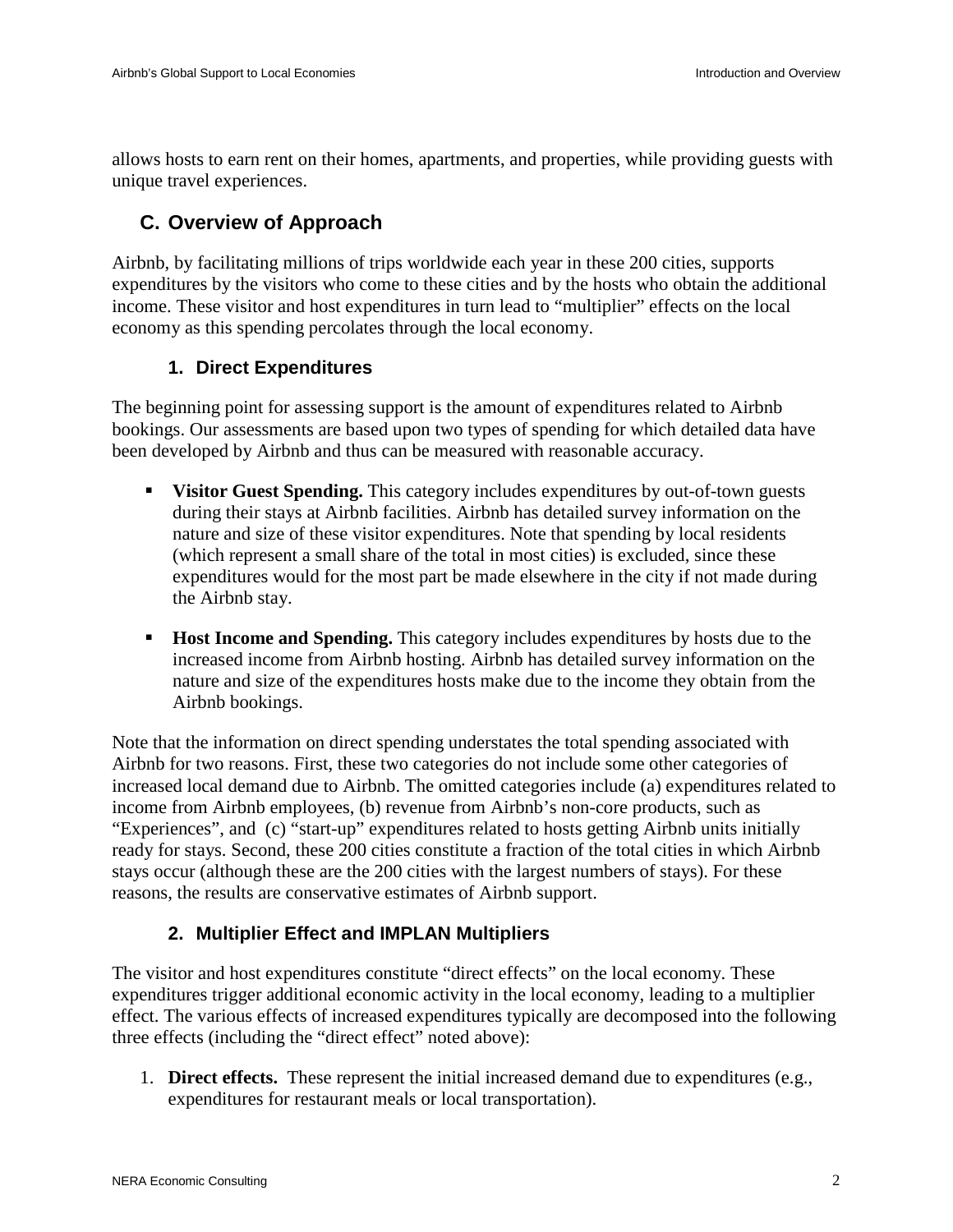- 2. **Indirect effects.** These effects represent the effect of local sectors buying from other local sectors (e.g., local restaurants buy from local meat markets and grocers), effects that go on round-by-round (e.g., local meat markets buy from local transportation firms).
- 3. **Induced effects.** These effects represent the spending from household income due to the direct effects (e.g., the income from restaurant wait-staff).

Economic models have been developed to estimate multipliers that reflect the indirect and induced effects of direct spending.

We use multipliers developed by the IMPLAN Group, LLC (IMPLAN). IMPLAN is the leading provider of economic impact data and economic modeling software. By pairing classic inputoutput analysis with regional social accounting matrices, IMPLAN lets users model custom economic impacts. (Wassily Leontief received the Nobel Prize in Economics in 1973 for his work on input-output tables; these tables allow one to estimate changes in demand for inputs due to a change in demand for a final good.) IMPLAN currently serves nearly 20,000 individuals all over the world and across all industries. The IMPLAN database allows regions to be defined in terms of various jurisdictions (e.g., city, county, state) and thus IMPLAN multipliers can be developed that can be applied to the 200 cities we evaluate.

In particular, we use the following IMPLAN multipliers.

• **Type II multipliers**, which reflect the full (direct+indirect+induced) effects of increases in expenditures. Thus, for example, an output multiplier of 2.0 indicates that for every \$1,000 of expenditure in a particular sector (e.g., transportation), \$1,000 of additional output would be added in other sectors so that there would be a total of \$2,000 of additional output in the region. Note that although the initial ("direct") increase would be in a particular sector, the \$1,000 of additional output would be spread across many different sectors reflecting the indirect and induced effects.

The use of these Type II IMPLAN multipliers allows us to estimate the full support that host and visitor guest expenditures contribute to local economies. As discussed below, the IMPLAN multipliers we use in this study are highly disaggregated both by expenditure category and by city.

#### **3. Measures of Local Airbnb Support**

We develop two measures of the support that Airbnb expenditures provide to the local economy.

- 1. **Output support.** Output support reflects the annual value of goods and services (measured in dollars) within the city due to the guest and host expenditures after all of the multiplier effects are taken into account.
- 2. **Employment support**. Employment support reflects the annual jobs within the city due to the guest and host expenditures, taking into account the multiplier effects as well as the labor associated with the additional output. In other words, Airbnb supports local jobs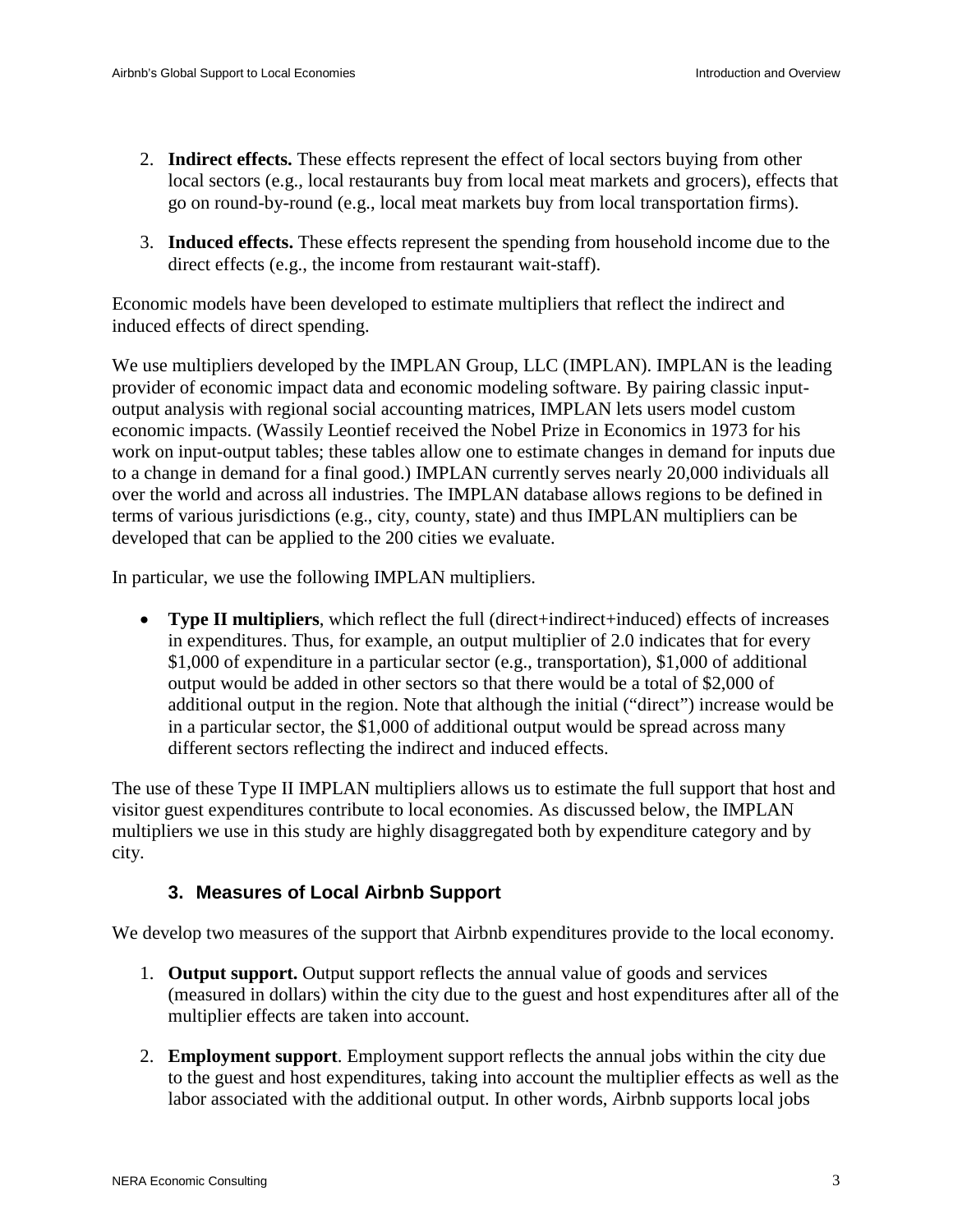when the initial ("direct") and multiplier ("indirect" and "induced") spending leads to more local jobs.

It is useful to provide an example to illustrate the nature of the jobs supported by Airbnb. As a simple example of a "direct job supported," consider a city restaurant that relies on both local and out-of-town customers. Suppose that without Airbnb, the restaurant would hire 9 employees for the year. Suppose further that the additional business from Airbnb out-of-town guests and local spending from Airbnb hosts using this Airbnb income would result in the restaurant hiring 10 employees for the year. This additional hire would be a job supported by Airbnb's "direct" expenditures. But the "multiplier effect would lead to even more customers. Suppose that this additional business would result in hiring 11 employees; this other hire would be another job supported by Airbnb's activity. Thus, taking all effects into account, Airbnb's activity would support 2 additional jobs in this simple example.

#### **4. Results and Future Values**

We develop two sets of estimates of Airbnb support, one based upon detailed information for 2016 expenditures and one based upon simple illustrative extrapolations using historical levels of Airbnb growth.

- **Estimated 2016 Support.** We develop detailed estimates of jobs and output support based upon very detailed information for 2016 expenditures in each of the 200 cities. The data and methodological steps to develop these estimates are described in the next section of this report.
- **Illustrative Future Support.** We develop illustrative forecasts of future impacts for the period from 2017 to 2025 by applying illustrative growth rates (i.e., changes from one year to the next) to the detailed 2016 annual estimates. The illustrative growth rates are based upon a potential range of possible trends given Airbnb's experience over the period from 2009 to 2016. We show results for the mid-point of the illustrative growth rates in the results tables.

As noted, we develop detailed output and jobs estimates for the 200 cities for which we have detailed data. To develop estimates of global support, we sum the support of all 200 cities. (As discussed above, because Airbnb operates in many more than 200 cities, this sum understates the full global support.) In addition to global support, we report subtotals for various global regions (e.g., United States, Europe, and Asia).

# **D. Organization of Report**

The remainder of this report is organized as follows. Section II provides an overview of the methodology and assumptions underlying our estimates of 2016 annual support as well as the methodology we use to provide illustrative values for future support. Section III provides additional results for our 2016 annual estimated support as well as the results of the illustrative future values. An appendix provides a list of the 200 cities included in the study.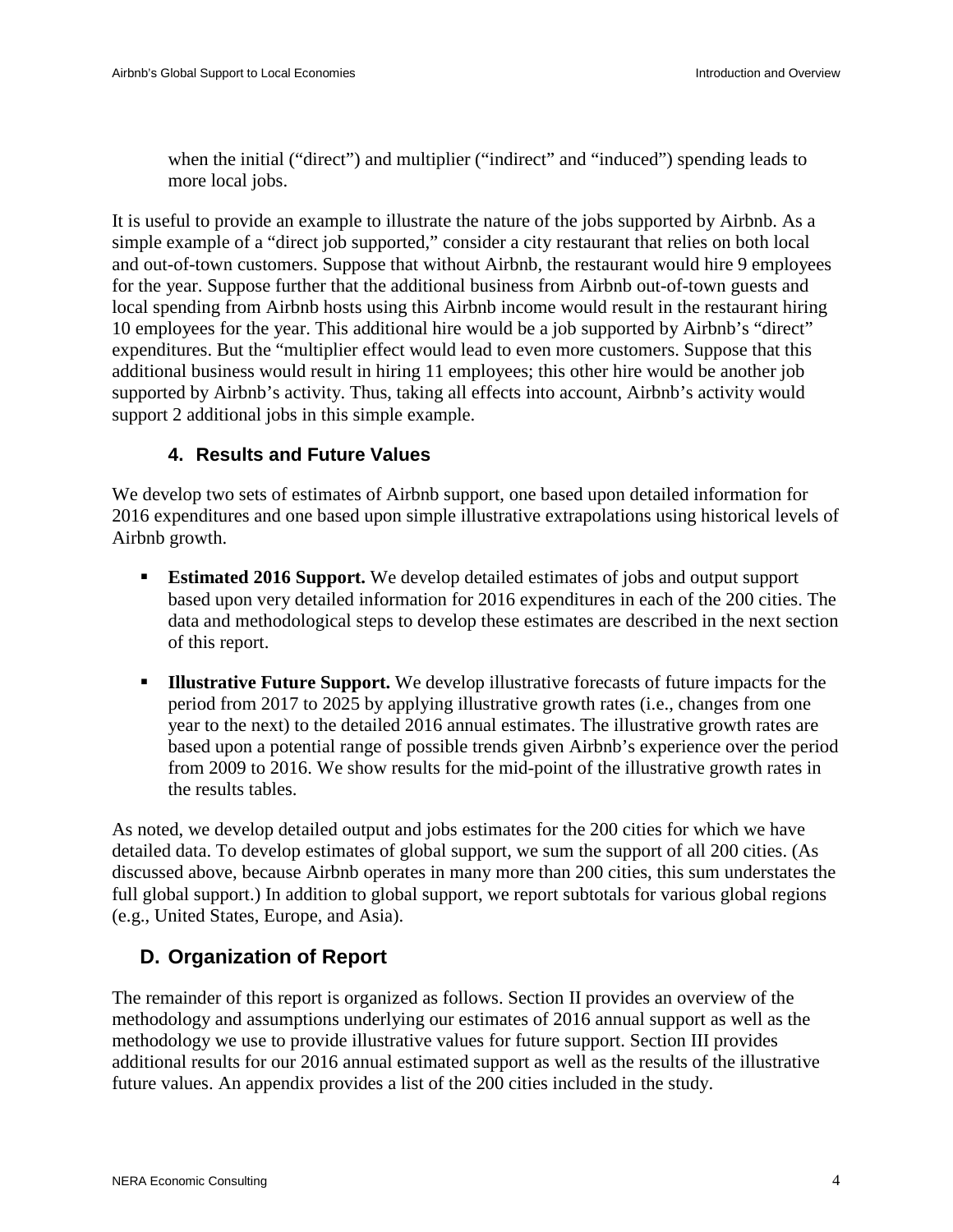# **II. Overview of Methodology**

This section outlines the steps used to develop estimates of 2016 global employment and output support associated with Airbnb guest and host spending. We also provide an overview of the methods used to develop illustrative future values.

### **A. Methodology to Develop Estimates of 2016 Airbnb Global Support**

The methodology to develop estimates of the support Airbnb contributes to the economies of the 200 global cities is divided into the following five major steps:

- 1. Step 1: Calculate Annual Guest Spending by IMPLAN Category by City;
- 2. Step 2: Calculate Annual Host Income/Spending by IMPLAN Category by City;
- 3. Step 3: Aggregate IMPLAN Expenditure Inputs for Guest and Host Expenditures by City;
- 4. Step 4: Determine Output and Employment Multipliers by Global City; and
- 5. Step 5: Calculate Annual Airbnb Output and Employment Support for 2016.

The following sections provide the various elements of these steps, including references to the data used and some of the assumptions made.

#### **1. Step 1: Calculate Annual Guest Spending by IMPLAN Category by City**

- 1. Calculate the number of annual guest nights in each city in the 200 global cities based upon detailed Airbnb data on 2016 guest stays.
	- a. US cities represent 68 and non-US cities represent 132 of the 200 global cities.
- 2. Calculate average guest spending per night and by spending category for each of the 62 cities included in the Airbnb guest survey data.
	- a. US cities and non-US cities make up 29 and 33, respectively, of these 62 cities.
	- b. Guest spending is broken down by eight spending categories.
- 3. Calculate total annual guest spending for each of the 200 global cities.
	- a. Multiply the annual guest nights (1) by the average guest spending per night (2).
	- b. Use the most similar city (or country or international average) as a proxy for cities without guest survey information.
	- c. Include separate calculations for each of the guest spending categories.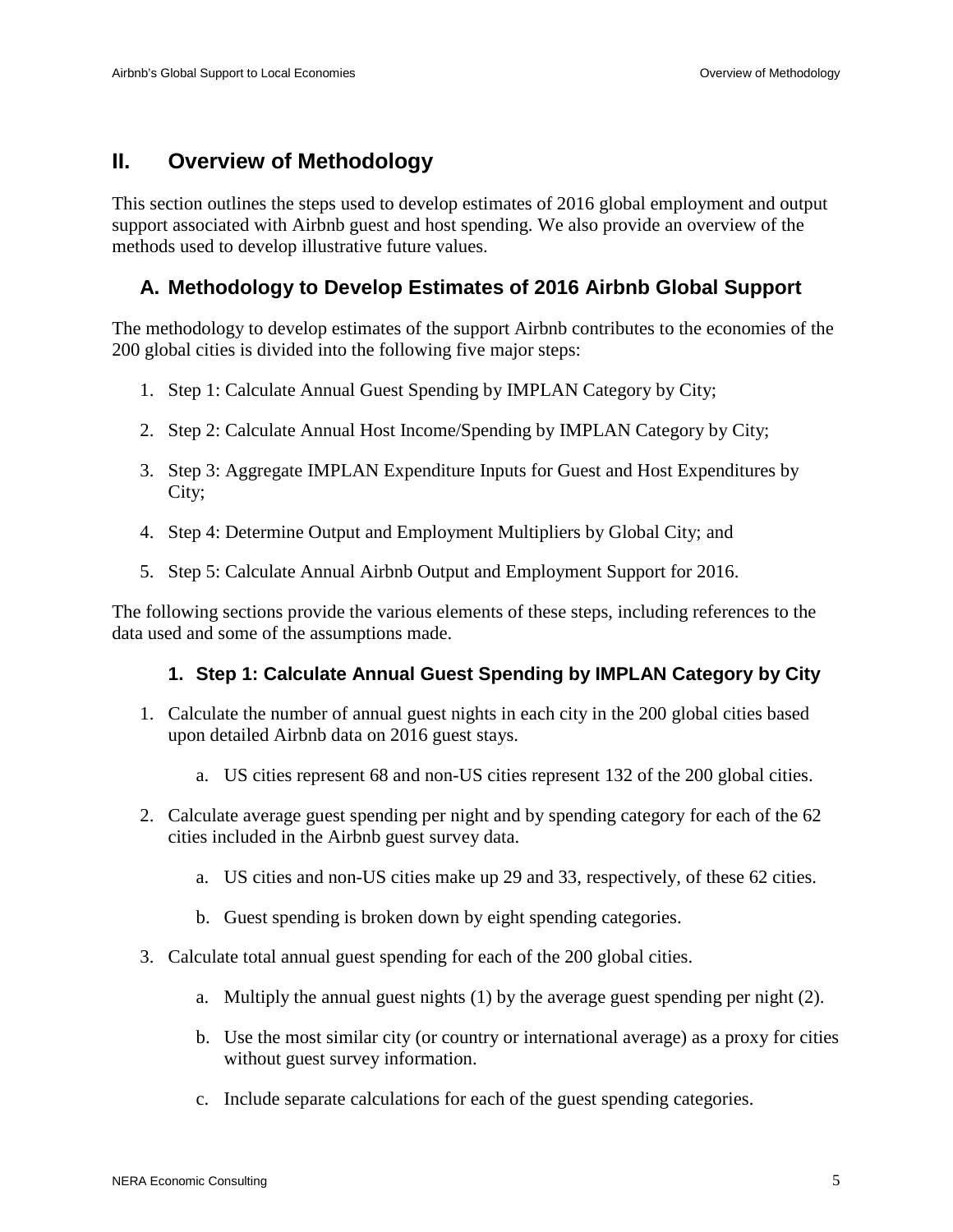- 4. Allocate annual guest spending in each of the eight spending categories to one or more IMPLAN categories and an IMPLAN region for each of the 200 global cities.
	- a. Expenditures allocated to retail categories are modified to exclude the value of the goods based on IMPLAN information on retail margins. This methodology assumes that production of the retail goods for sale has no local expenditures, which may understate effects for some goods.
	- b. Note that the IMPLAN expenditure categories are more disaggregated (536 categories) in the US cities than in the non-US cities (35 categories).
	- c. Use the most similar IMPLAN region (Metropolitan area, international country, US average, or international average) for cities with no city-specific multiplier. (IMPLAN multiplier information was developed for 59 specific cities—19 US metropolitan areas and 40 international countries.)

#### **2. Step 2: Calculate Annual Host Income/Spending by IMPLAN Category by City**

- 1. Calculate annual host income in each of the 200 global cities based upon detailed Airbnb data.
- 2. Calculate average host spending shares by spending category for each of the 145 cities included in the Airbnb detailed host survey data.
	- a. US cities and non-US cities make up 33 and 112, respectively, of these 145 cities.
	- b. Host spending is broken down by ten spending categories that generally differ from those for guest spending.
- 3. Calculate total annual host spending for each of the 200 global cities.
	- a. Multiply the annual host income (1) by the average host spending shares (2).
	- b. Use the most similar city (or country or international average) as a proxy for cities without host survey information.
	- c. Include separate calculations for each of the host spending categories.
- 4. Allocate annual host spending in each of the ten spending categories to one or more IMPLAN categories and an IMPLAN region for each of the 200 global cities.
	- a. Expenditures allocated to retail categories in IMPLAN are modified to exclude the value of goods coming from outside the region based upon IMPLAN information on retail margins.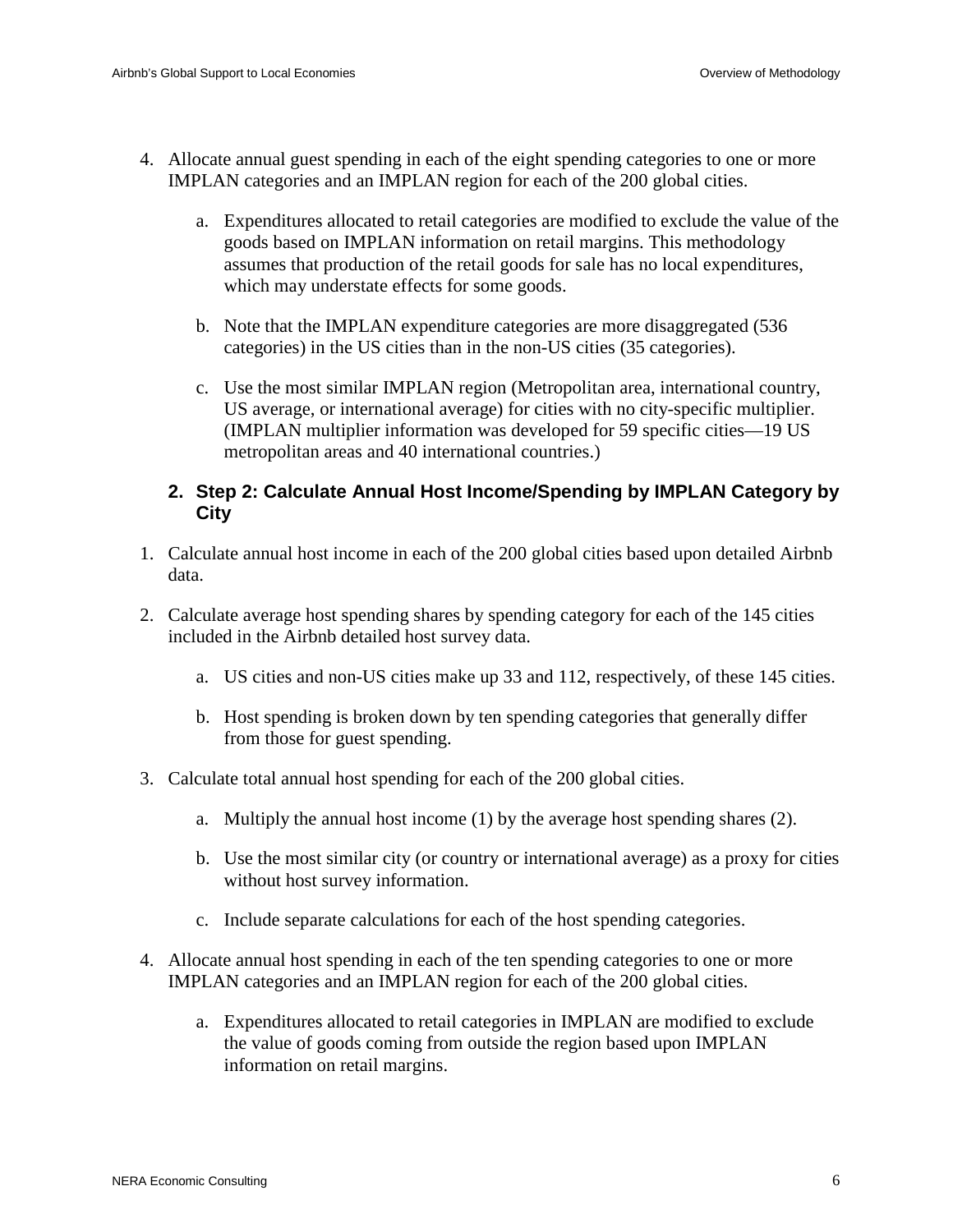- b. As noted above, the IMPLAN categories are more disaggregated (536 categories) in the US cities than in the non-US cities (35 categories).
- c. Use most similar IMPLAN region (metropolitan area, international country, US average, or international average). (NERA has IMPLAN multiplier information for 59 regions—19 US Metropolitan areas and 40 international countries.)

#### **3. Step 3: Aggregate IMPLAN Expenditure Inputs for Guest and Host Expenditures by City**

- 1. Sum the annual guest and host spending by IMPLAN category for each of the 200 global cities.
	- a. Note because many of the Airbnb survey categories would correspond to numerous IMPLAN categories, the number of IMPLAN categories is large.
- 2. Reduce all spending (guest and host) in each city by the fraction of city-specific intra-city stays.
	- a. Intra-city stays would not contribute to city economies (money would have been spent elsewhere in the local economy for local residents).
	- b. Fractions of intra-regional guests are relatively small, ranging from 0.0 percent to 29.6 percent across the 200 global cities (3.1 percent on average, unweighted).

#### **4. Step 4: Determine Output and Employment Multipliers by Global City**

- 1. Obtain IMPLAN output multipliers for each of the relevant expenditure categories for each of the global cities based on the 59 IMPLAN regions.
	- a. These 59 global regions represent the vast majority (90 percent) of total global guest nights for the 200 cities.
	- b. These multipliers are calculated as [(direct+indirect+induced output)/direct expenditures]. As an example, for a given expenditure category in a given city, an output multiplier of 2.0 would indicate that \$100 dollars of expenditures would translate into an output support of \$200 dollars in the city.
	- c. For cities without a corresponding IMPLAN region (US city or international country), we rely upon US or international (non-US) average output multipliers. Because cities without multipliers represent a small share of total Airbnb activity (about 10 percent), the simplicity of this assumption should not have a major effect on the global results.
- 2. Obtain IMPLAN employment multipliers for each of the relevant expenditure categories for each of the global cities based on the 59 IMPLAN regions.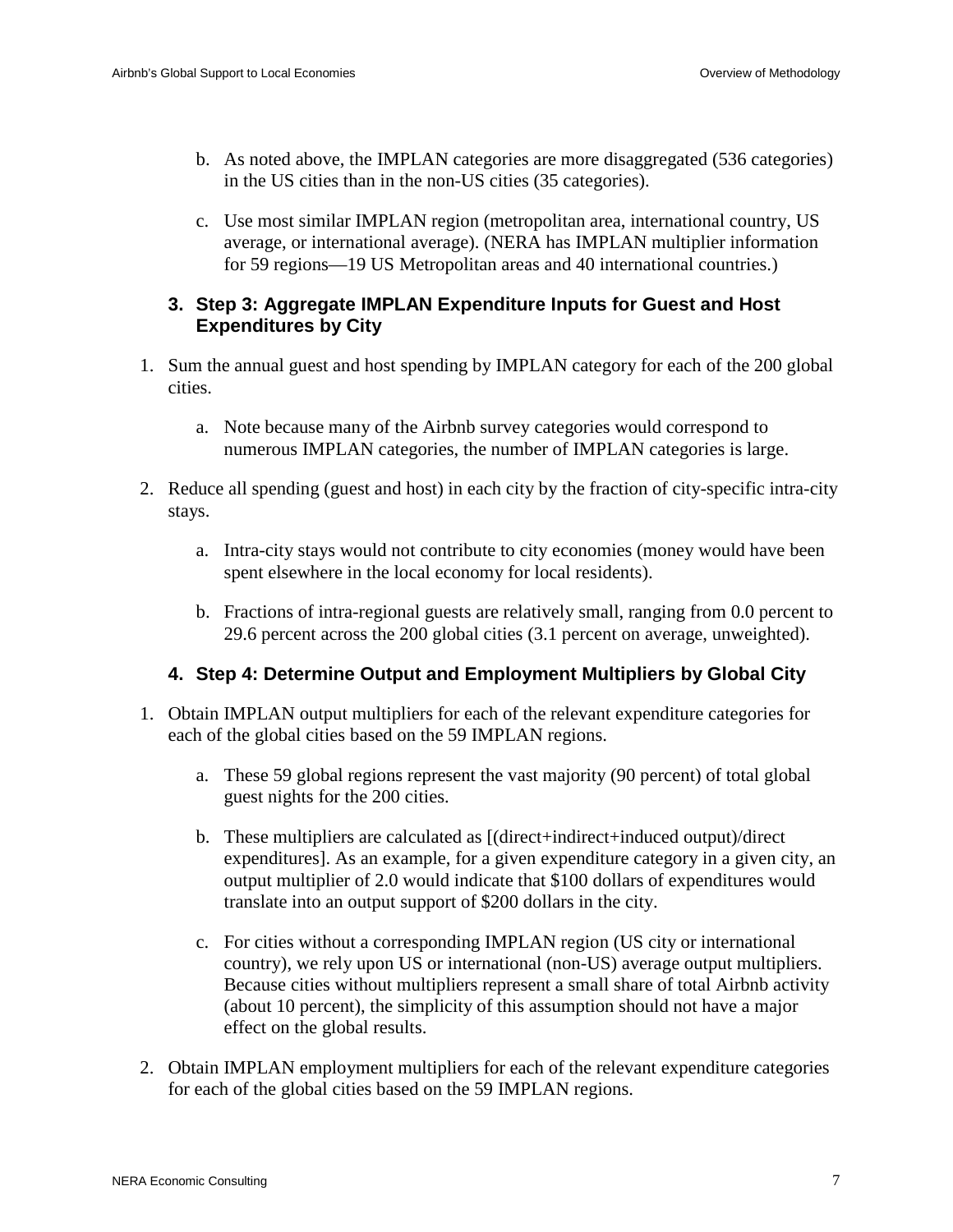- a. These multipliers are calculated as [(direct+indirect+induced employment)/direct expenditures] Thus, for a given expenditure category in a given city, an employment multiplier of 0.02 would indicate that \$100 of expenditures would translate into  $(\$100 * .02) = 2$  jobs.
- b. IMPLAN employment multipliers are modified to be consistent with 2016 year dollars included in the Airbnb data.
- c. For cities without a corresponding IMPLAN region (US city or international country), we rely upon US or international (non-US) average employment multipliers. Because cities without multipliers represent a small share of total Airbnb activity (about 10 percent), the simplicity of this assumption should not have a major effect on the global results.

#### **5. Step 5: Calculate Annual Airbnb Output and Employment Support for 2016**

- 1. For each city, multiply direct expenditures in each category by the relevant output multiplier.
- 2. For each city, multiply direct expenditures in each category by the relevant employment multiplier.
- 3. Sum the output results for all expenditure categories in each city.
- 4. Sum the employment results for all expenditures in each city.
- 5. Sum the output results for all 200 global cities to obtain estimates of the global output supported by Airbnb in 2016.
- 6. Sum the employment results for all 200 global cities to obtain estimates of the global jobs supported by Airbnb in 2016.

## **B. Methodology to Develop Illustrative Future Values for Airbnb Global Support**

The methodology to develop illustrative values for future support can be divided into the following basic steps:

- 1. Step 1: Calculate annual growth rate in total guest arrivals for years 2012-2016 based upon publically available Airbnb information.
	- a. The number for total guest arrivals represents the total number of guests who stayed at Airbnb properties during a specific time period (including registered guests of guests).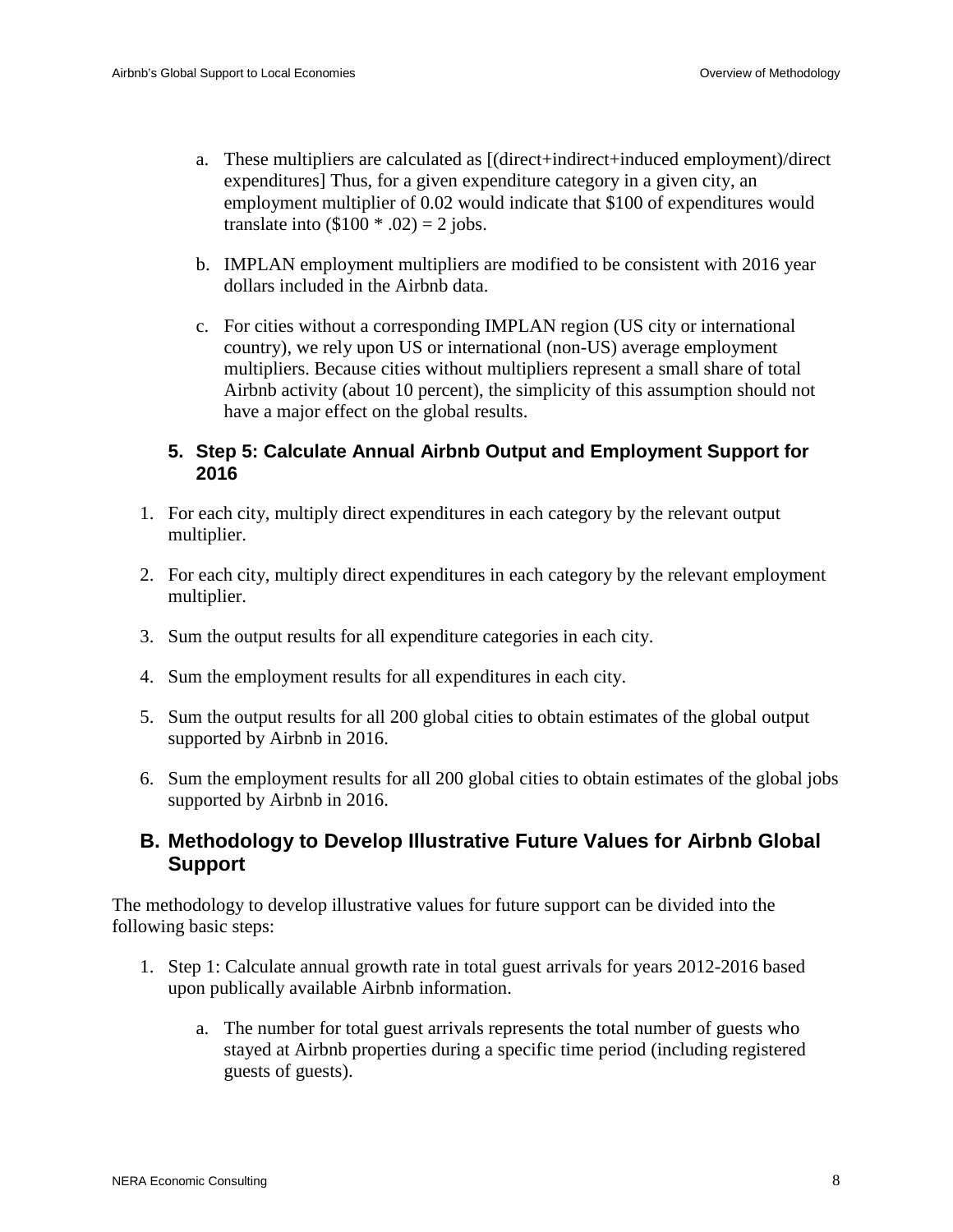- b. This metric is chosen to be in line with international tourism standards. The standard metric used by authorities like the UN World Tourism Organization and the World Bank is "tourist arrivals." Each time a traveler arrives in a country, they are counted as a tourist arrival. Similarly, each time a guest arrives at an Airbnb listing for a new trip, they are counted as a guest arrival.
- c. The growth in total guest arrivals over time reflects changes in arrivals for existing cities as well as growth in the number of cities with Airbnb facilities.
- 2. Step 2: Develop illustrative "low," "mid," and "high" growth rates for Airbnb for years 2017-2025 based upon historical growth rates in total guest arrivals and illustrative values for what future growth rates might be.
	- a. The "mid" growth rate, which is used in the results tables, is the mid-point between the "low" and "high" growth rates.
- 3. Step 3: Escalate the estimated annual 2016 output support and jobs supported by the "mid" growth rate to develop illustrative values for future support.
	- a. The resulting future values are of course highly uncertain, an uncertainty reflected in part by the range of potential growth rates.
	- b. Note that these values implicitly assume growth in the number of cities as well as changes for the 200 cities.
	- c. The same growth assumptions are used for all global regions.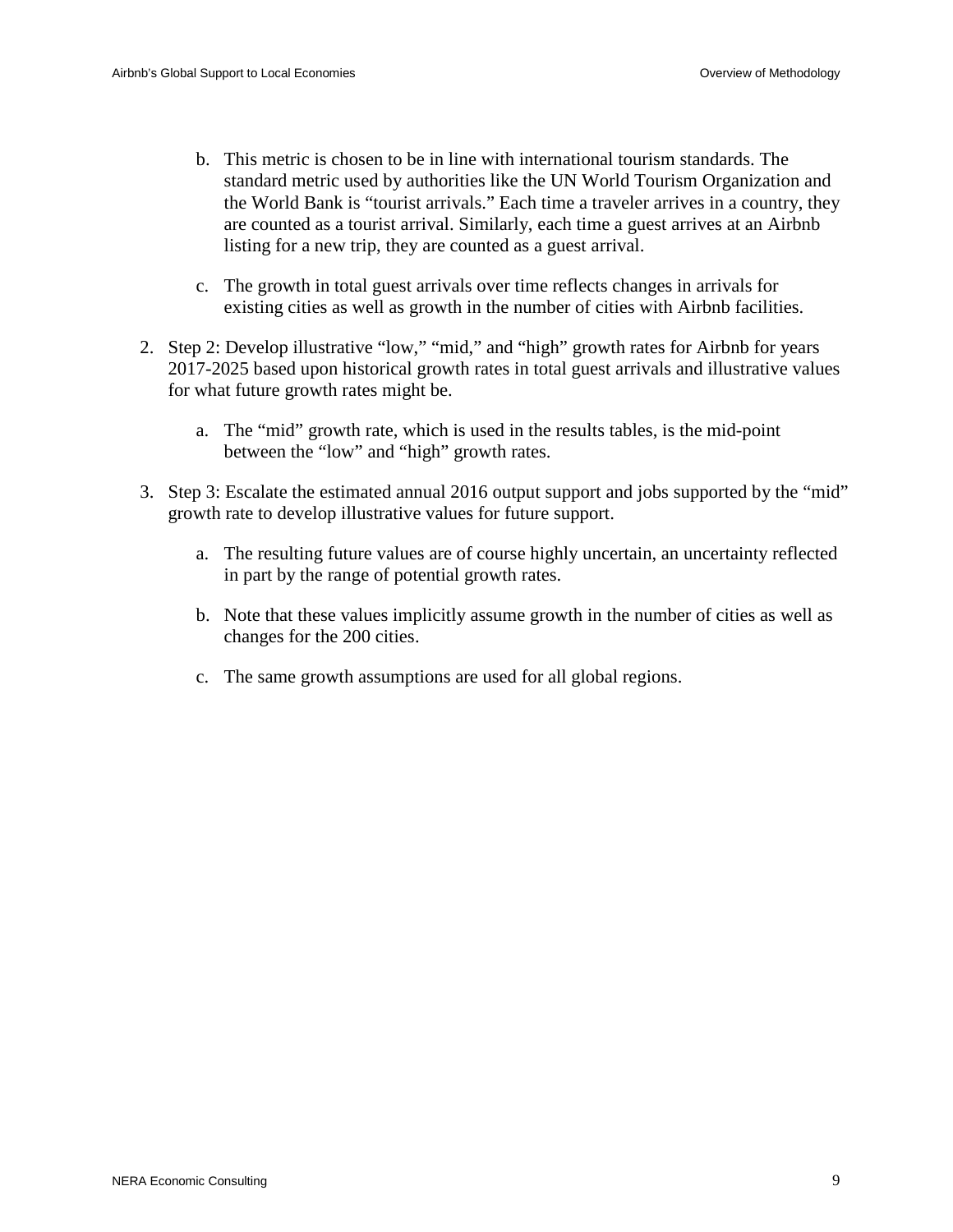# **III. Results for 2016 Airbnb Annual Support and Illustrative Future Support**

This section provides additional global and regional results of the analyses, including the estimates of 2016 annual support and the illustrative future values.

## **A. 2016 Annual Estimates of Airbnb Support**

This section provides regional estimates of Airbnb's annual support to 200 of the local economies in which they operated in 2016. [Table 2](#page-13-0) provides estimates of global support to output and jobs, organized into seven global regions. We estimate that, in total, Airbnb supported about 730,000 jobs in the 200 cities included in our analysis and supported more than \$60 billion in output in these cities. (As noted, the list of cities is in Appendix A.)

#### <span id="page-13-0"></span>**Table 2. Airbnb Estimated 2016 Output and Employment Support (Global Regions)**

| Region                  | <b>Output Supported</b><br>(Millions, 2016\$) | <b>Jobs Supported</b><br>(Annual Jobs) |
|-------------------------|-----------------------------------------------|----------------------------------------|
| Asia                    | \$9,000                                       | 170,000                                |
| Europe                  | \$31,000                                      | 260,000                                |
| Oceania                 | \$2,000                                       | 10,000                                 |
| North America/Caribbean | \$3,000                                       | 50,000                                 |
| South America           | \$2,000                                       | 100,000                                |
| <b>United States</b>    | \$14,000                                      | 130,000                                |
| Other                   | \$1,000                                       | 10,000                                 |
| Global                  | \$61,000                                      | 730,000                                |

Note: All dollar values are in 2016 dollars. All values are based on results for 200 cities. Values may not sum to total due to rounding. North America/Caribbean excludes United States.

Source: Airbnb data and NERA calculations as explained in text.

## **B. Illustrative Future Values for Airbnb Support**

This section provides illustrative future values for Airbnb's future support to output and jobs in cities. [Table 3](#page-14-0) shows the Airbnb information on annual global arrivals that NERA relied on to develop illustrative ranges for future growth. The table shows the year-over-year growth rates from 2009 to 2016, indicating substantial growth rates that are declining over time. The range of future growth rates from 2017 to 2025 is illustrative, showing a continuation of the trajectory in previous years.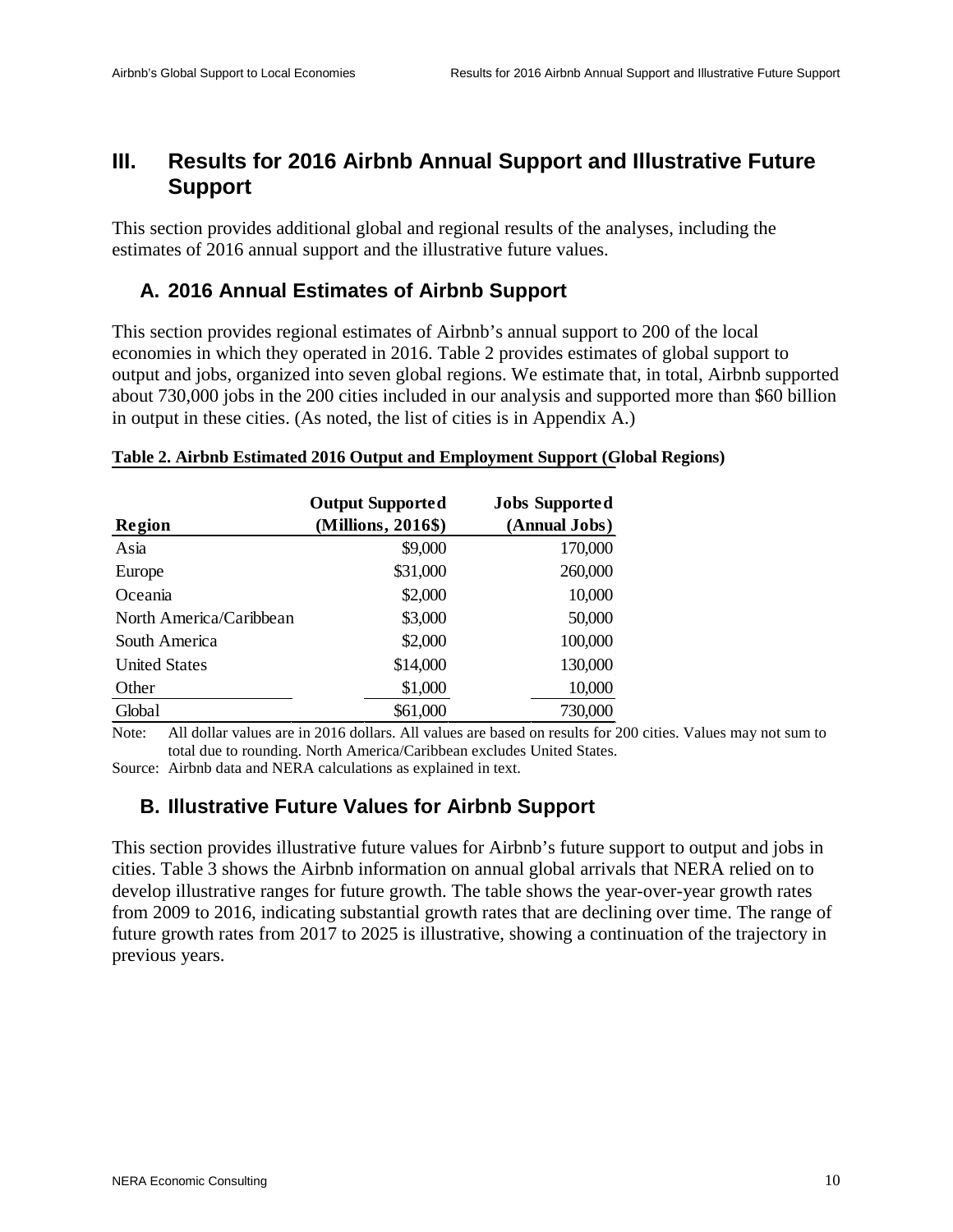|      | (a)           | (b)                |                                                  |  |
|------|---------------|--------------------|--------------------------------------------------|--|
|      | <b>Annual</b> |                    |                                                  |  |
| Year | Arrivals      | <b>Growth Rate</b> |                                                  |  |
| 2009 | 20,000        |                    |                                                  |  |
| 2010 | 140,000       | 600%               |                                                  |  |
| 2011 | 690,000       | 390%               |                                                  |  |
| 2012 | 2,600,000     | 280%               |                                                  |  |
| 2013 | 7,300,000     | 180%               |                                                  |  |
| 2014 | 18,000,000    | 150%               |                                                  |  |
| 2015 | 42,000,000    | 130%               |                                                  |  |
| 2016 | 81,000,000    | 90%                |                                                  |  |
| 2017 | 140,000,000   | 65-85%             |                                                  |  |
| 2018 | 210,000,000   | 40-60%             |                                                  |  |
| 2019 | 260,000,000   | 15-35%             | These illustrative future values                 |  |
| 2020 | 290,000,000   | $0 - 20%$          |                                                  |  |
| 2021 | 320,000,000   | $0 - 20%$          | were provided by NERA solely for                 |  |
| 2022 | 350,000,000   | $0 - 20%$          | the purpose of this report and not<br>by Airbnb. |  |
| 2023 | 390,000,000   | $0 - 20%$          |                                                  |  |
| 2024 | 430,000,000   | $0 - 20%$          |                                                  |  |
| 2025 | 470,000,000   | $0 - 20%$          |                                                  |  |

#### <span id="page-14-0"></span>**Table 3. Development of Illustrative Airbnb Growth Rates**

Note: All future values (i.e., 2017-2025, gray shaded region) are illustrative values provided by NERA solely for the purpose of this report and not by Airbnb.

- (a) Historical data for all Airbnb arrivals based on data provided by Airbnb. Annual arrivals refer to the total number of guests who stayed at Airbnb properties during a given year (including registered guests of guests).
- (b) Annual growth rate based on arrival data for 2009 through 2016 and illustrative range of growth rates for 2017 to 2025.

Source: Airbnb data and NERA calculations as explained in text.

[Table 4](#page-15-0) provides illustrative values for Airbnb's support based upon the mid-point of the illustrative growth rates in [Table 3,](#page-14-0) with the growth rates applied to the global totals for jobs support and output support for 2016. [Table 5](#page-15-1) provides equivalent illustrative values for US cities based on the same illustrative growth rates, and [Table 6](#page-16-0) provides equivalent illustrative values for non-US cities. Note that the illustrative values assume the same growth rates for US and non-US cities.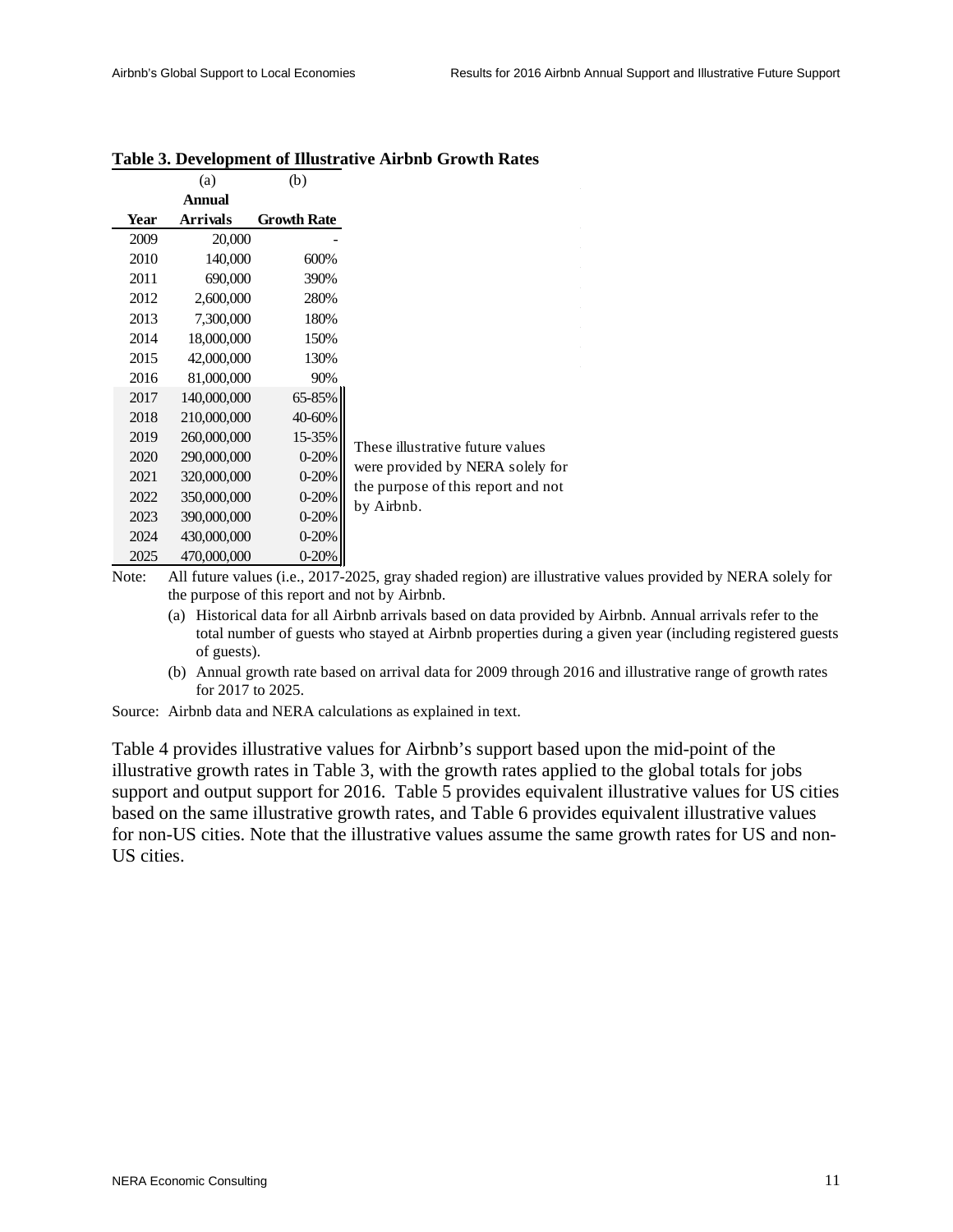|      | (a)              | (b)           | (c)                  | (d)                      |                                                  |
|------|------------------|---------------|----------------------|--------------------------|--------------------------------------------------|
|      |                  | <b>Annual</b> | <b>Annual Output</b> | <b>Cumulative Output</b> |                                                  |
|      | Year Growth Rate | Jobs          | $(millions, 2016\$   | $(millions, 2016\$       |                                                  |
| 2016 | 90%              | 730,000       | \$61,000             | \$61,000                 |                                                  |
| 2017 | 65-85%           | 1,300,000     | \$107,000            | \$168,000                |                                                  |
| 2018 | 40-60%           | 2,000,000     | \$161,000            | \$329,000                |                                                  |
| 2019 | 15-35%           | 2,500,000     | \$201,000            | \$530,000                | These illustrative future values                 |
| 2020 | $0 - 20%$        | 2,800,000     | \$221,000            | \$751,000                |                                                  |
| 2021 | $0 - 20%$        | 3,100,000     | \$243,000            | \$994,000                | were provided by NERA solely for                 |
| 2022 | $0 - 20%$        | 3.400,000     | \$267,000            | \$1,261,000              | the purpose of this report and not<br>by Airbnb. |
| 2023 | $0 - 20%$        | 3,700,000     | \$294,000            | \$1,555,000              |                                                  |
| 2024 | $0 - 20%$        | 4,100,000     | \$323,000            | \$1,878,000              |                                                  |
| 2025 | $0 - 20%$        | 4,500,000     | \$355,000            | \$2,233,000              |                                                  |

#### <span id="page-15-0"></span>**Table 4. Illustrative Future Values for Airbnb Support to Global Local Economies**

Note: All future values (i.e., 2017-2025, gray shaded region) are illustrative values that were provided by NERA solely for the purpose of this report and not by Airbnb.

(a) Annual growth rates from the prior year are illustrative future values based on arrival data provided in [Table 3.](#page-14-0)

- (b) 2016 value is an estimate of global jobs supported based on results for 200 global cities; future values are based on midpoint of illustrative growth future values in column (a).
- (c) Same as (b) except for annual output rather than jobs
- (d) Undiscounted cumulative sum of output supported since 2016.

Source: Airbnb data and NERA calculations as explained in text.

|      | (a)                     | (b)         | (c)                  | (d)                      |                                    |
|------|-------------------------|-------------|----------------------|--------------------------|------------------------------------|
|      |                         | Annual      | <b>Annual Output</b> | <b>Cumulative Output</b> |                                    |
|      | <b>Year</b> Growth Rate | <b>Jobs</b> | $(millions, 2016\$   | $(millions, 2016\$       |                                    |
| 2016 | 90%                     | 130,000     | \$14,000             | \$14,000                 |                                    |
| 2017 | 65-85%                  | 230,000     | \$25,000             | \$39,000                 |                                    |
| 2018 | 40-60%                  | 350,000     | \$38,000             | \$77,000                 |                                    |
| 2019 | 15-35%                  | 440,000     | \$48,000             | \$125,000                | These illustrative future values   |
| 2020 | $0 - 20%$               | 480,000     | \$53,000             | \$178,000                |                                    |
| 2021 | $0 - 20%$               | 530,000     | \$58,000             | \$236,000                | were provided by NERA solely for   |
| 2022 | $0 - 20%$               | 580,000     | \$64,000             | \$300,000                | the purpose of this report and not |
| 2023 | $0 - 20%$               | 640,000     | \$70,000             | \$370,000                | by Airbnb.                         |
| 2024 | $0 - 20%$               | 700,000     | \$77,000             | \$447,000                |                                    |
| 2025 | $0 - 20%$               | 770,000     | \$85,000             | \$532,000                |                                    |

#### <span id="page-15-1"></span>**Table 5. Illustrative Future Values of Airbnb Support to US Local Economies**

Note: All future values (i.e., 2017-2025, gray shaded region) are illustrative future values that were provided by NERA solely for the purpose of this report and not by Airbnb.

- (a) Annual growth rates are illustrative future values based on arrival data provided in [Table 3.](#page-14-0)
- (b) 2016 value is an estimate of jobs supported in US local economies based on results for 200 cities; future values are based on midpoint of illustrative growth future values in column (a)
- (c) Same as (b) except for annual output rather than jobs
- (d) Undiscounted cumulative sum of output supported since 2016.

Source: Airbnb data and NERA calculations as explained in text.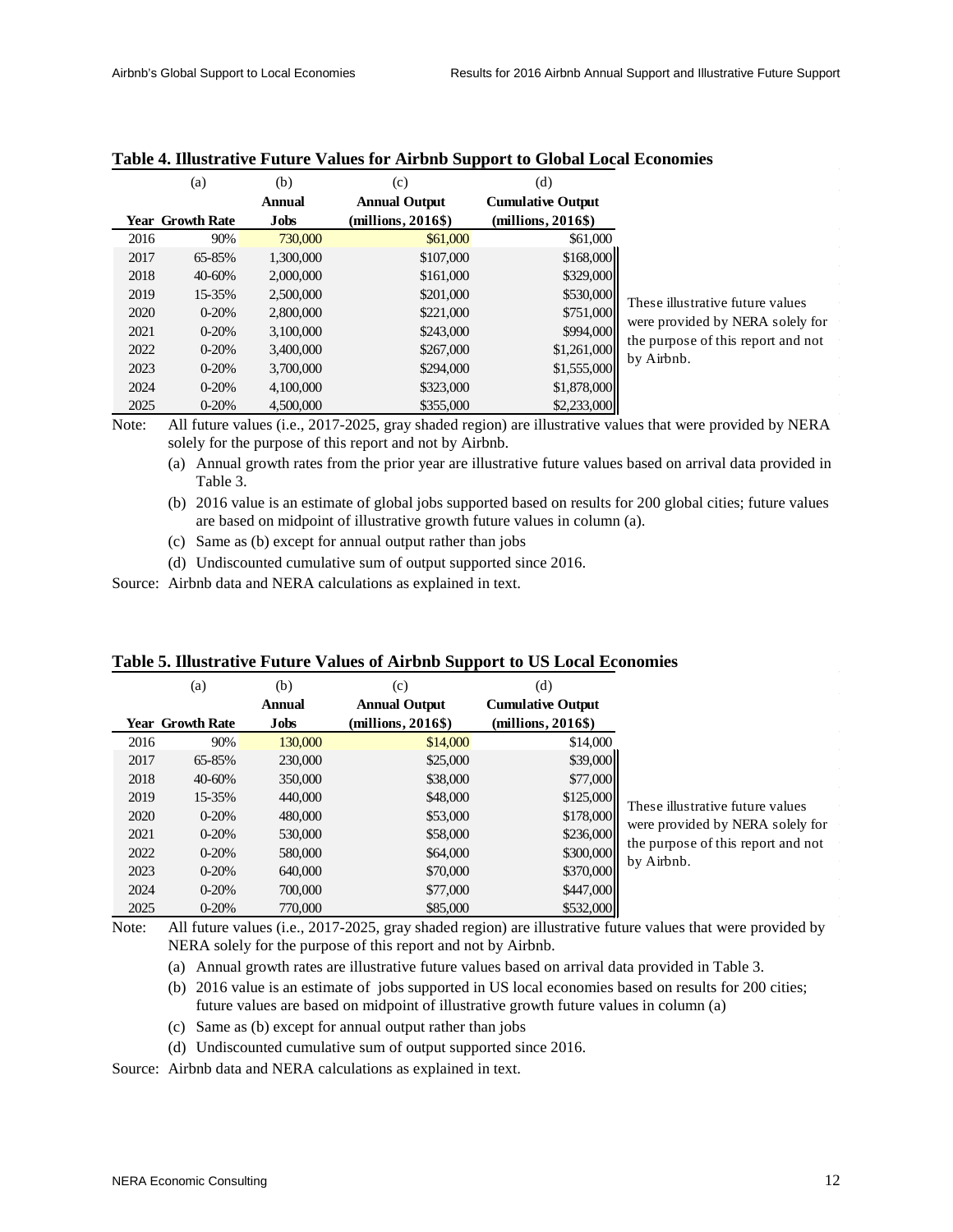|      | (a)                     | (b)         | (c)                  | (d)                      |                                    |
|------|-------------------------|-------------|----------------------|--------------------------|------------------------------------|
|      |                         | Annual      | <b>Annual Output</b> | <b>Cumulative Output</b> |                                    |
|      | <b>Year Growth Rate</b> | <b>Jobs</b> | $(millions, 2016\$   | $(millions, 2016\$       |                                    |
| 2016 | 90%                     | 600,000     | \$47,000             | \$47,000                 |                                    |
| 2017 | 65-85%                  | 1,100,000   | \$82,000             | \$129,000                |                                    |
| 2018 | 40-60%                  | 1,700,000   | \$123,000            | \$252,000                |                                    |
| 2019 | 15-35%                  | 2.100,000   | \$154,000            | \$406,000                | These illustrative future values   |
| 2020 | $0-20%$                 | 2,300,000   | \$169,000            | \$575,000                | were provided by NERA solely for   |
| 2021 | $0 - 20%$               | 2,500,000   | \$186,000            | \$761,000                | the purpose of this report and not |
| 2022 | $0 - 20%$               | 2,800,000   | \$205,000            | \$966,000                | by Airbnb.                         |
| 2023 | $0 - 20%$               | 3,100,000   | \$226,000            | \$1,192,000              |                                    |
| 2024 | $0 - 20%$               | 3.400,000   | \$249,000            | \$1,441,000              |                                    |
| 2025 | $0 - 20%$               | 3,700,000   | \$274,000            | \$1,715,000              |                                    |

#### <span id="page-16-0"></span>**Table 6. Illustrative Future Values for Airbnb Support to Non-US Local Economies**

Note: All future values (i.e., 2017-2025, gray shaded region) are illustrative future values that were provided by NERA solely for the purpose of this report and not by Airbnb.

(a) Annual growth rates are illustrative values based on arrival data provided in [Table 3.](#page-14-0)

(b) 2016 value is an estimate of jobs supported in non-US local economies based on results for 200 cities; future values are based on midpoint of illustrative growth rate values in column (a).

(c) Same as (b) except for annual output rather than jobs

(d) Undiscounted cumulative sum of output contributed since 2016.

Source: Airbnb data and NERA calculations as explained in text.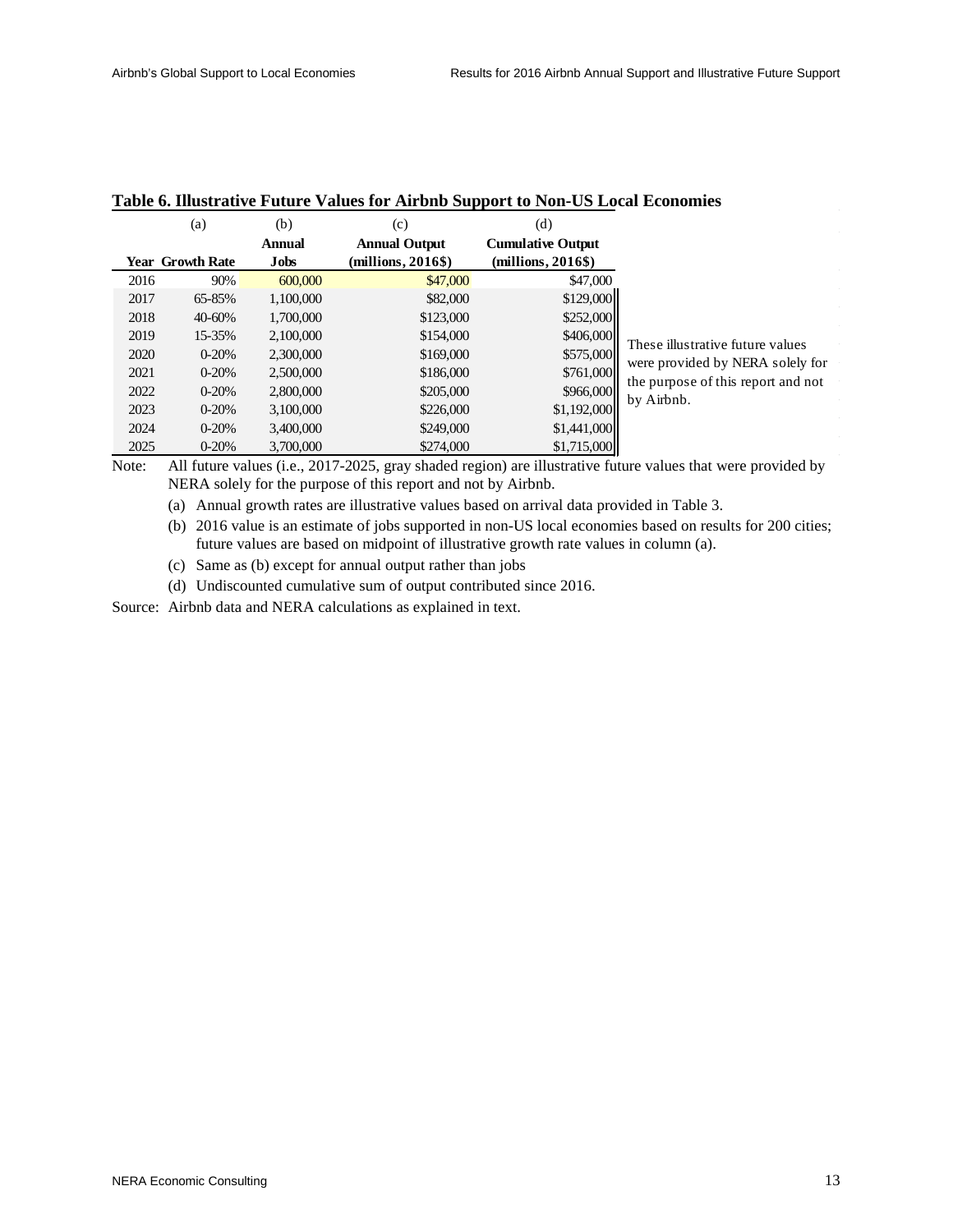# **Appendix A: List of Cities Included by Country and Region**

[Table A.1](#page-17-0) provides a list of the 200 cities included in the analysis, organized by country.

|                | <b>City</b>             | <b>Country</b> | <b>Region</b>           |
|----------------|-------------------------|----------------|-------------------------|
| 1              | <b>Buenos Aires</b>     | Argentina      | South America           |
| $\overline{2}$ | <b>Brisbane</b>         | Australia      | Other                   |
| 3              | <b>Byron Bay</b>        | Australia      | Other                   |
| $\overline{4}$ | <b>Gold Coast</b>       | Australia      | Other                   |
| 5              | Hobart                  | Australia      | Other                   |
| 6              | Melbourne               | Australia      | Other                   |
| 7              | Perth                   | Australia      | Other                   |
| 8              | Southbank               | Australia      | Other                   |
| 9              | <b>Surfers Paradise</b> | Australia      | Other                   |
| 10             | Sydney                  | Australia      | Other                   |
| 11             | Vienna                  | Austria        | Europe                  |
| 12             | <b>Brussels</b>         | Belgium        | Europe                  |
| 13             | Florianópolis           | <b>Brazil</b>  | South America           |
| 14             | Rio de Janeiro          | <b>Brazil</b>  | South America           |
| 15             | São Paulo               | <b>Brazil</b>  | South America           |
| 16             | Calgary                 | Canada         | North America/Caribbean |
| 17             | Montreal                | Canada         | North America/Caribbean |
| 18             | Ottawa                  | Canada         | North America/Caribbean |
| 19             | Quebec                  | Canada         | North America/Caribbean |
| 20             | Toronto                 | Canada         | North America/Caribbean |
| 21             | Vancouver               | Canada         | North America/Caribbean |
| 22             | Victoria                | Canada         | North America/Caribbean |
| 23             | Whistler                | Canada         | North America/Caribbean |
| 24             | Santiago                | Chile          | South America           |
| 25             | Beijing                 | China          | Asia                    |
| 26             | Shanghai                | China          | Asia                    |
| 27             | Cartagena               | Colombia       | South America           |
| 28             | Medellín                | Colombia       | South America           |
| 29             | Dubrovnik               | Croatia        | Europe                  |
| 30             | Split                   | Croatia        | Europe                  |
| 31             | Havana                  | Cuba           | North America/Caribbean |
| 32             | Prague                  | Czech Republic | Europe                  |
| 33             | Copenhagen              | Denmark        | Europe                  |
| 34             | Frederiksberg           | Denmark        | Europe                  |
| 35             | Helsinki                | Finland        | Europe                  |
| 36             | Aix-en-Provence         | France         | Europe                  |
| 37             | Antibes                 | France         | Europe                  |
| 38             | Biarritz                | France         | Europe                  |
| 39             | Bordeaux                | France         | Europe                  |
| 40             | Cannes                  | France         | Europe                  |
| 41             | La Rochelle             | France         | Europe                  |

<span id="page-17-0"></span>**Table A.1. List of 200 Cities Included in Detailed Analysis by Country and Region**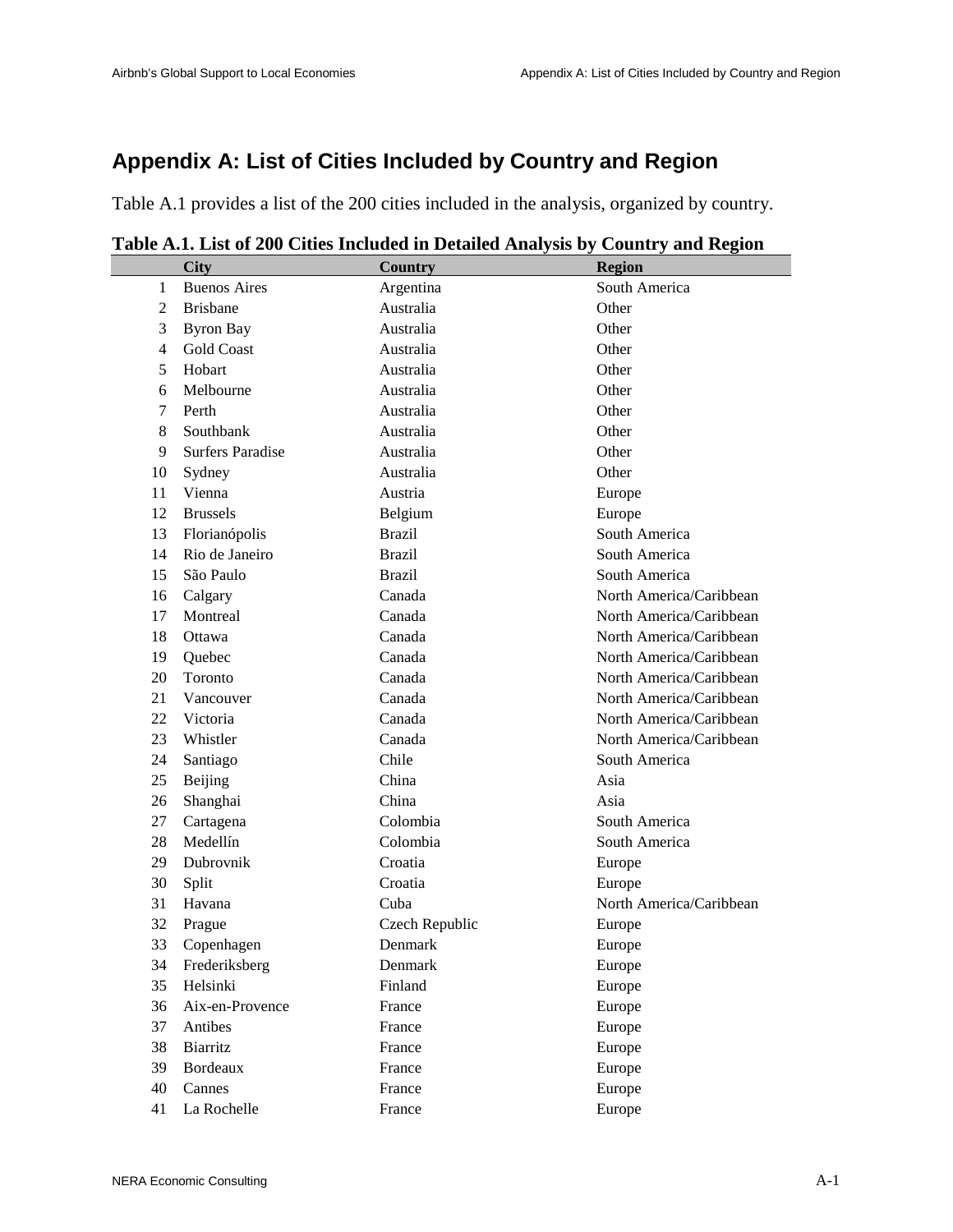|    | <b>City</b>      | <b>Country</b> | <b>Region</b>           |
|----|------------------|----------------|-------------------------|
| 42 | Lille            | France         | Europe                  |
| 43 | Lyon             | France         | Europe                  |
| 44 | Marseille        | France         | Europe                  |
| 45 | Montpellier      | France         | Europe                  |
| 46 | Nice             | France         | Europe                  |
| 47 | Paris            | France         | Europe                  |
| 48 | Strasbourg       | France         | Europe                  |
| 49 | Toulouse         | France         | Europe                  |
| 50 | Berlin           | Germany        | Europe                  |
| 51 | Düsseldorf       | Germany        | Europe                  |
| 52 | Hamburg          | Germany        | Europe                  |
| 53 | Cologne          | Germany        | Europe                  |
| 54 | Munich           | Germany        | Europe                  |
| 55 | Athens           | Greece         | Europe                  |
| 56 | Mykonos          | Greece         | Europe                  |
| 57 | Hong Kong        | Hong Kong      | Asia                    |
| 58 | <b>Budapest</b>  | Hungary        | Europe                  |
| 59 | Reykjavik        | Iceland        | Europe                  |
| 60 | Denpasar         | Indonesia      | Asia                    |
| 61 | Kuta             | Indonesia      | Asia                    |
| 62 | Ubud             | Indonesia      | Asia                    |
| 63 | Dublin           | Ireland        | Europe                  |
| 64 | Jerusalem        | Israel         | Other                   |
| 65 | Tel Aviv         | Israel         | Other                   |
| 66 | Bologna          | Italy          | Europe                  |
| 67 | Florence         | Italy          | Europe                  |
| 68 | Milano           | Italy          | Europe                  |
| 69 | Napoli           | Italy          | Europe                  |
| 70 | Rome             | Italy          | Europe                  |
| 71 | Turin            | Italy          | Europe                  |
| 72 | Venice           | Italy          | Europe                  |
| 73 | Verona           | Italy          | Europe                  |
| 74 | Fukuoka-shi      | Japan          | Asia                    |
| 75 | Kyoto            | Japan          | Asia                    |
| 76 | Osaka-shi        | Japan          | Asia                    |
| 77 | Sapporo          | Japan          | Asia                    |
| 78 | Tokyo            | Japan          | Asia                    |
| 79 | <b>Busan</b>     | Korea          | Asia                    |
| 80 | Jeju-si          | Korea          | Asia                    |
| 81 | Seoul            | Korea          | Asia                    |
| 82 | Kuala Lumpur     | Malaysia       | Asia                    |
| 83 | Cancún           | Mexico         | North America/Caribbean |
| 84 | Mexico City      | Mexico         | North America/Caribbean |
| 85 | Playa del Carmen | Mexico         | North America/Caribbean |
| 86 | Puerto Vallarta  | Mexico         | North America/Caribbean |
| 87 | Tulum            | Mexico         | North America/Caribbean |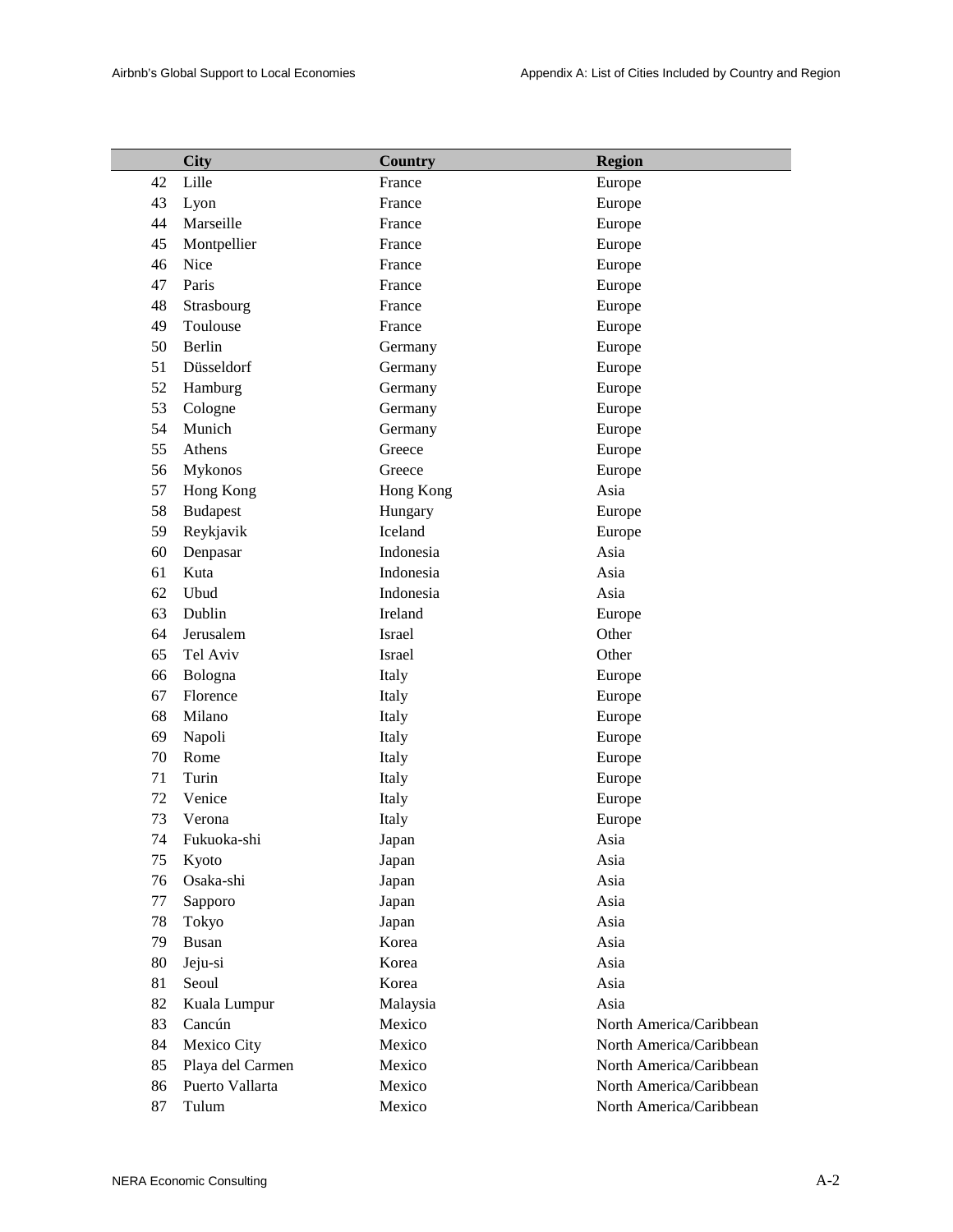|     | <b>City</b>              | <b>Country</b>              | <b>Region</b>           |
|-----|--------------------------|-----------------------------|-------------------------|
| 88  | Marrakesh                | Morocco                     | Other                   |
| 89  | Amsterdam                | Netherlands                 | Europe                  |
| 90  | Auckland                 | New Zealand                 | Other                   |
| 91  | Queenstown               | New Zealand                 | Other                   |
| 92  | Bergen                   | Norway                      | Europe                  |
| 93  | Oslo                     | Norway                      | Europe                  |
| 94  | Lima                     | Peru                        | South America           |
| 95  | Manila                   | Philippines                 | Asia                    |
| 96  | Kraków                   | Poland                      | Europe                  |
| 97  | Warsaw                   | Poland                      | Europe                  |
| 98  | Lagos                    | Portugal                    | Europe                  |
| 99  | Lisbon                   | Portugal                    | Europe                  |
| 100 | Porto                    | Portugal                    | Europe                  |
| 101 | San Juan                 | Puerto Rico                 | North America/Caribbean |
| 102 | Moscow                   | Russia                      | Europe                  |
| 103 | Saint Petersburg         | Russia                      | Europe                  |
| 104 | Singapore                | Singapore                   | Asia                    |
| 105 | Cape Town                | South Africa                | Other                   |
| 106 | Barcelona                | Spain                       | Europe                  |
| 107 | Donostia / San Sebastián | Spain                       | Europe                  |
| 108 | Granada                  | Spain                       | Europe                  |
| 109 | Ibiza                    | Spain                       | Europe                  |
| 110 | Madrid                   | Spain                       | Europe                  |
| 111 | Marbella                 | Spain                       | Europe                  |
| 112 | Málaga                   | Spain                       | Europe                  |
| 113 | Palma                    | Spain                       | Europe                  |
| 114 | Sant Josep de sa Talaia  | Spain                       | Europe                  |
| 115 | Sevilla                  | Spain                       | Europe                  |
| 116 | Valencia                 | Spain                       | Europe                  |
| 117 | Stockholm                | Sweden                      | Europe                  |
| 118 | Geneva                   | Switzerland                 | Europe                  |
| 119 | Zürich                   | Switzerland                 | Europe                  |
| 120 | Taipei                   | Taiwan                      | Asia                    |
| 121 | <b>Bangkok</b>           | Thailand                    | Asia                    |
| 122 | Ko Samui                 | Thailand                    | Asia                    |
| 123 | Istanbul                 | Turkey                      | Asia                    |
| 124 | Dubai                    | <b>United Arab Emirates</b> | Other                   |
| 125 | Bath                     | United Kingdom              | Europe                  |
| 126 | <b>Brighton</b>          | <b>United Kingdom</b>       | Europe                  |
| 127 | <b>Bristol</b>           | United Kingdom              | Europe                  |
| 128 | Edinburgh                | <b>United Kingdom</b>       | Europe                  |
| 129 | Glasgow                  | <b>United Kingdom</b>       | Europe                  |
| 130 | London                   | United Kingdom              | Europe                  |
| 131 | Manchester               | <b>United Kingdom</b>       | Europe                  |
| 132 | Oxford                   | <b>United Kingdom</b>       | Europe                  |
| 133 | Anaheim, CA              | <b>United States</b>        | <b>United States</b>    |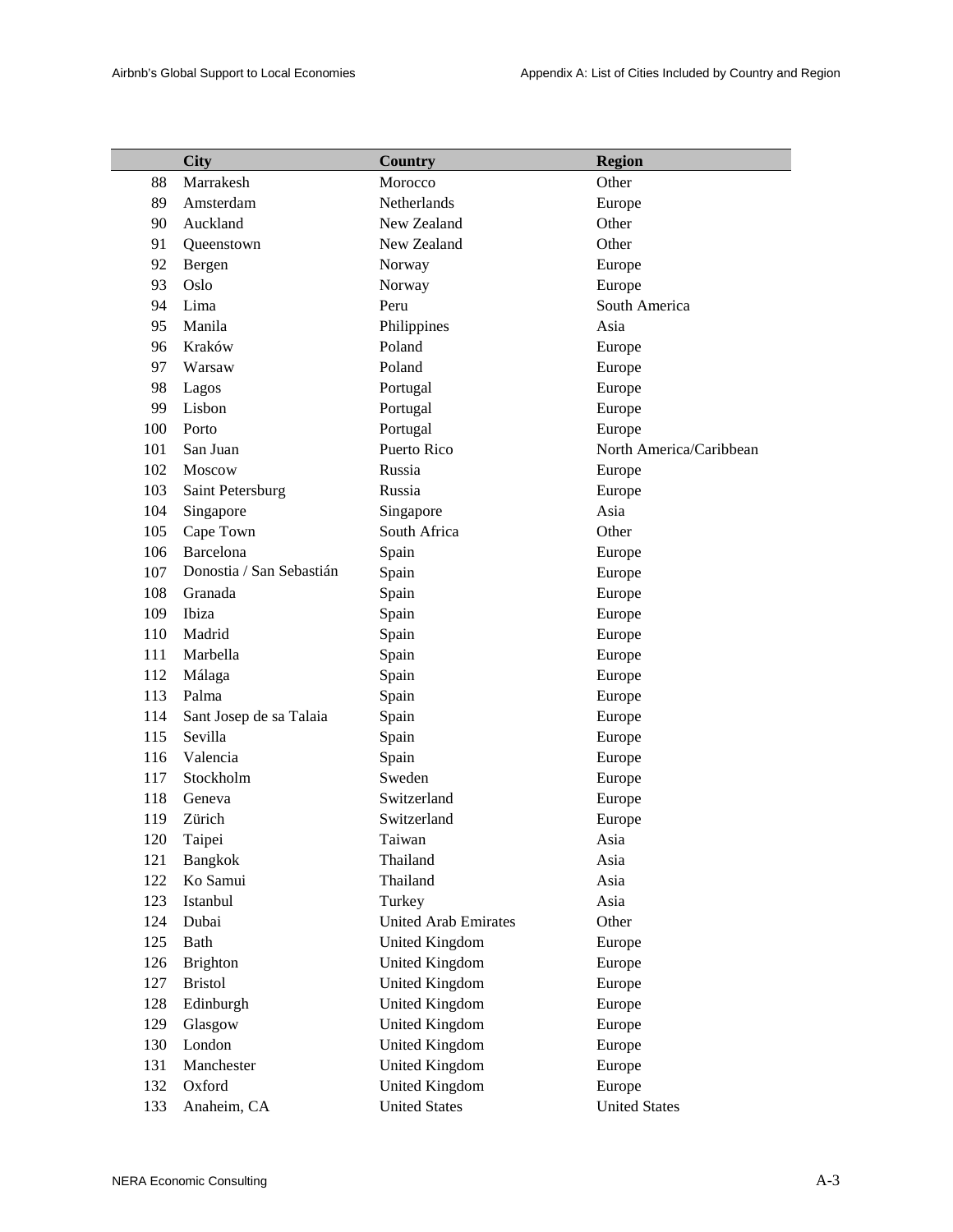|            | <b>City</b>                       | Country                                      | <b>Region</b>                                |
|------------|-----------------------------------|----------------------------------------------|----------------------------------------------|
| 134        | Arlington, VA                     | <b>United States</b>                         | <b>United States</b>                         |
| 135        | Asheville, NC                     | <b>United States</b>                         | <b>United States</b>                         |
| 136        | Atlanta, GA                       | <b>United States</b>                         | <b>United States</b>                         |
| 137        | Austin, TX                        | <b>United States</b>                         | <b>United States</b>                         |
| 138        | Baltimore, MD                     | <b>United States</b>                         | <b>United States</b>                         |
| 139        | Berkeley, CA                      | <b>United States</b>                         | <b>United States</b>                         |
| 140        | Beverly Hills, CA                 | <b>United States</b>                         | <b>United States</b>                         |
| 141        | Big Bear Lake, CA                 | <b>United States</b>                         | <b>United States</b>                         |
| 142        | Boston, MA                        | <b>United States</b>                         | <b>United States</b>                         |
| 143        | Boulder, CO                       | <b>United States</b>                         | <b>United States</b>                         |
| 144        | Breckenridge, CO                  | <b>United States</b>                         | <b>United States</b>                         |
| 145        | Cambridge, MA                     | <b>United States</b>                         | <b>United States</b>                         |
| 146        | Charleston, SC                    | <b>United States</b>                         | <b>United States</b>                         |
| 147        | Chicago, IL                       | <b>United States</b>                         | <b>United States</b>                         |
| 148        | Dallas, TX                        | <b>United States</b>                         | <b>United States</b>                         |
| 149        | Denver, CO                        | <b>United States</b>                         | <b>United States</b>                         |
| 150        | Fort Lauderdale, FL               | <b>United States</b>                         | <b>United States</b>                         |
| 151        | Hollywood, CA                     | <b>United States</b>                         | <b>United States</b>                         |
| 152        | Honolulu, HI                      | <b>United States</b>                         | <b>United States</b>                         |
| 153        | Houston, TX                       | <b>United States</b>                         | <b>United States</b>                         |
| 154        | Irvine, CA                        | <b>United States</b>                         | <b>United States</b>                         |
| 155        | Jersey City, NJ                   | <b>United States</b>                         | <b>United States</b>                         |
| 156        | Kailua, HI                        | <b>United States</b>                         | <b>United States</b>                         |
| 157        | Kissimmee, FL                     | <b>United States</b>                         | <b>United States</b>                         |
| 158        | Kóâhei, HI                        | <b>United States</b>                         | <b>United States</b>                         |
| 159        | Lahaina, HI                       | <b>United States</b>                         | <b>United States</b>                         |
| 160        | Las Vegas, NV                     | <b>United States</b>                         | <b>United States</b>                         |
| 161        | Long Beach, CA                    | <b>United States</b>                         | <b>United States</b>                         |
| 162        | Los Angeles, CA                   | <b>United States</b>                         | <b>United States</b>                         |
| 163        | Malibu, CA                        | <b>United States</b>                         | <b>United States</b>                         |
| 164        | Mammoth Lakes, CA                 | <b>United States</b>                         | <b>United States</b>                         |
| 165        | Marina del Rey, CA                | <b>United States</b>                         | <b>United States</b>                         |
| 166        | Miami, FL                         | <b>United States</b>                         | <b>United States</b>                         |
| 167        | Miami Beach, FL                   | <b>United States</b>                         | <b>United States</b>                         |
| 168        | Minneapolis, MN                   | <b>United States</b>                         | <b>United States</b>                         |
| 169        | Mountain View, CA                 | <b>United States</b>                         | <b>United States</b>                         |
| 170        | Napa, CA                          | <b>United States</b>                         | <b>United States</b>                         |
| 171        | Nashville, TN                     | <b>United States</b>                         | <b>United States</b>                         |
| 172        | New Orleans, LA                   | <b>United States</b>                         | <b>United States</b>                         |
| 173        | New York City, NY                 | <b>United States</b>                         | <b>United States</b>                         |
| 174        | Newport Beach, CA                 | <b>United States</b>                         | <b>United States</b>                         |
| 175        | Oakland, CA                       | <b>United States</b>                         | <b>United States</b>                         |
| 176        | Orlando, FL                       | <b>United States</b>                         | <b>United States</b>                         |
| 177        | Palm Springs, FL<br>Palo Alto, CA | <b>United States</b><br><b>United States</b> | <b>United States</b><br><b>United States</b> |
| 178<br>179 | Park City, UT                     | <b>United States</b>                         | <b>United States</b>                         |
|            |                                   |                                              |                                              |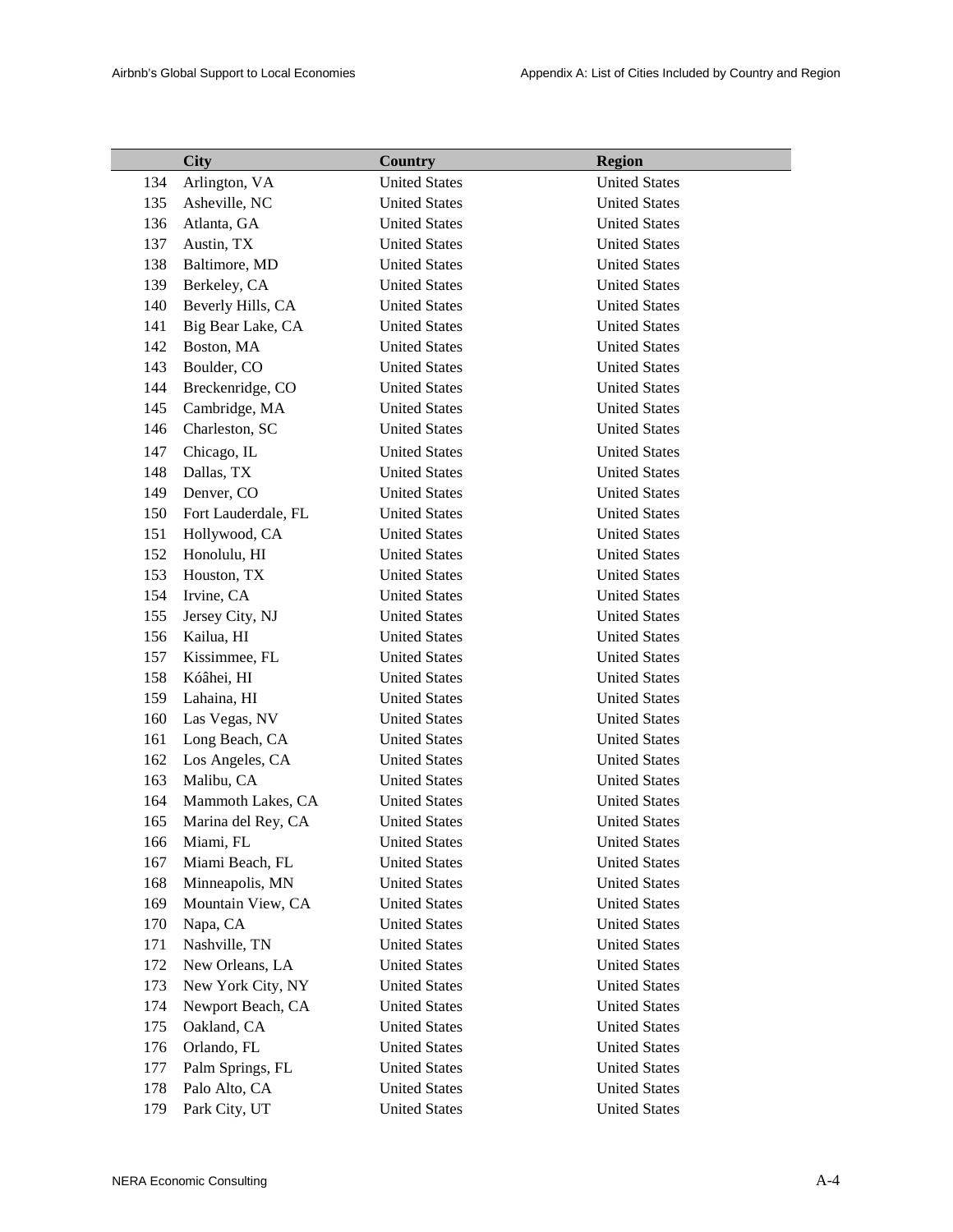|     | <b>City</b>           | Country              | <b>Region</b>        |
|-----|-----------------------|----------------------|----------------------|
| 180 | Philadelphia, PA      | <b>United States</b> | <b>United States</b> |
| 181 | Phoenix, AZ           | <b>United States</b> | <b>United States</b> |
| 182 | Portland, OR          | <b>United States</b> | <b>United States</b> |
| 183 | Salt Lake City, UT    | <b>United States</b> | <b>United States</b> |
| 184 | San Antonio, TX       | <b>United States</b> | <b>United States</b> |
| 185 | San Diego, CA         | <b>United States</b> | <b>United States</b> |
| 186 | San Francisco, CA     | <b>United States</b> | <b>United States</b> |
| 187 | San Jose, CA          | <b>United States</b> | <b>United States</b> |
| 188 | Santa Barbara, CA     | <b>United States</b> | <b>United States</b> |
| 189 | Santa Cruz, CA        | <b>United States</b> | <b>United States</b> |
| 190 | Santa Monica, CA      | <b>United States</b> | <b>United States</b> |
| 191 | Savannah, GA          | <b>United States</b> | <b>United States</b> |
| 192 | Scottsdale, AZ        | <b>United States</b> | <b>United States</b> |
| 193 | Seattle, WA           | <b>United States</b> | <b>United States</b> |
| 194 | Somerville, MA        | <b>United States</b> | <b>United States</b> |
| 195 | Sonoma, CA            | <b>United States</b> | <b>United States</b> |
| 196 | South Lake Tahoe, CA  | <b>United States</b> | <b>United States</b> |
| 197 | Sunny Isles Beach, FL | <b>United States</b> | <b>United States</b> |
| 198 | Truckee, CA           | <b>United States</b> | <b>United States</b> |
| 199 | Washington, D.C.      | <b>United States</b> | <b>United States</b> |
| 200 | West Hollywood, CA    | <b>United States</b> | <b>United States</b> |